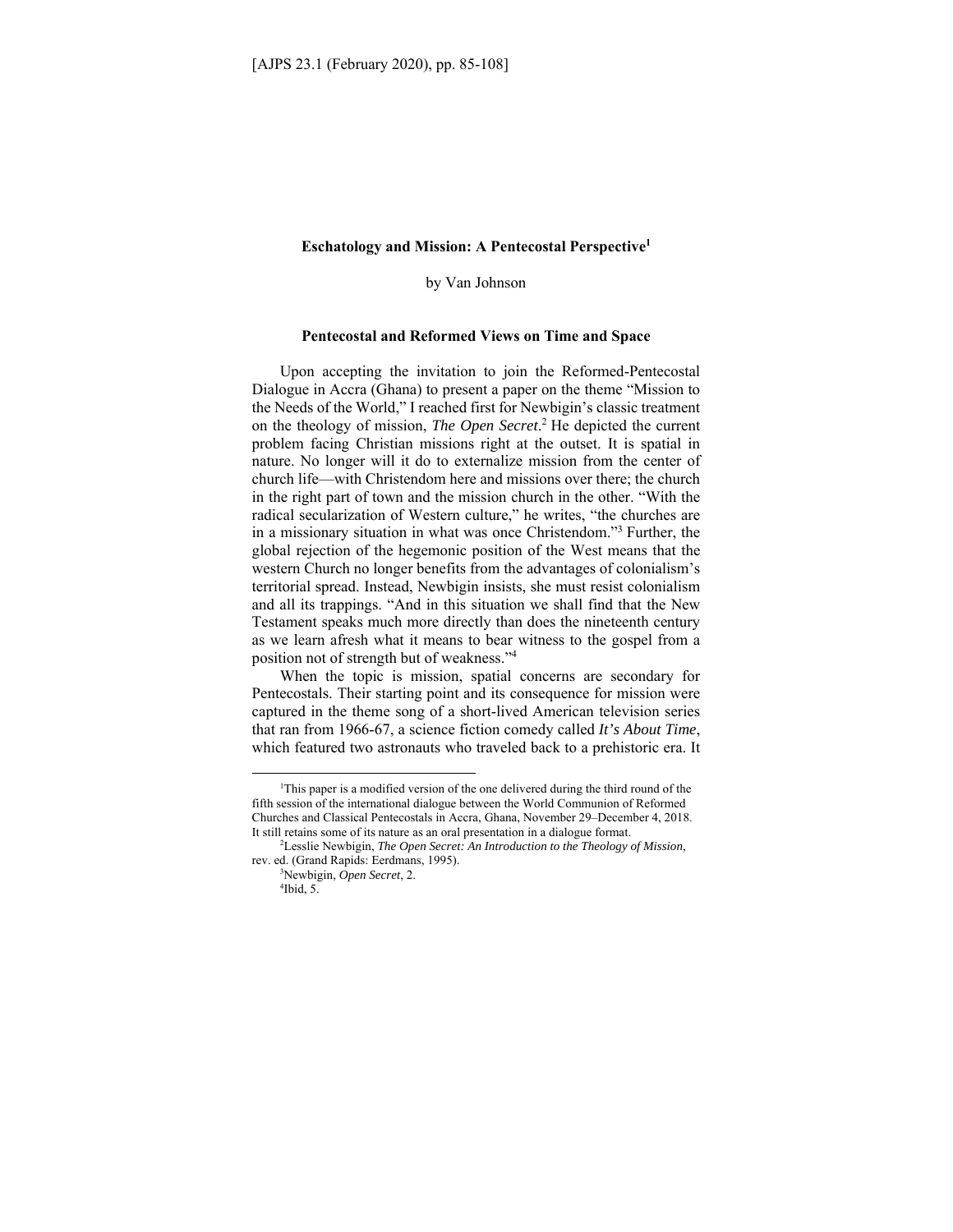was a comedy of dislocation: "It's about time, it's about space, about strange people in the strangest place."

For a Pentecostal, it's about time. Birthed in an atmosphere of acute expectation for the soon return of Christ, North American Pentecostalism was shaped by an abbreviated sense of time that reduced the value of space. Territorial aspirations were minimal. Indeed, like other sectarian groups, early Pentecostals even shrank what was commonly considered Christian-occupied territory. That is, the mission field not only encompassed outright pagans but also spiritually cold, so-called Christians and the properties they inhabited. Urgency, therefore, was directed toward redeeming people rather than spaces.

Their view of time affected not only their missional sensibilities but also their sense of being in this world. To restore the life and mission of the early church the Pentecostals traveled back to an ancient era, but in so doing they absorbed the New Testament (NT) emphasis on the imminent return of Jesus, which propelled them ahead to the precipice of history. Taking their cues from a world that no longer existed in preparation for one that had not yet arrived, they became strangers in the world they inhabited.

This historic view, however, is waning with time: a growing number of Pentecostals are questioning the validity of such radical time-shifting. After a century, Pentecostals realize they have more time than they once thought they did, and the possibilities for engaging in the here-and-now are becoming more apparent. Space appears redeemable, not just the people who inhabit it. Pentecostals have a new taste for redeeming the culture and bringing territory under the control of Christ.

The change in perception, initiated by a re-evaluation of the timing of Christ's return, may signal the maturing of the classical Pentecostal movement, or, its extinction. To put it less apocalyptically, the movement may be morphing into something still Christian, still valuable for the Kingdom of God, but not Pentecostalism as such. We will revisit this below.

It seems to me that one of the reasons that the Reformed tradition prioritizes the spatial elements of eschatology over the temporal is because the doctrines of predestination and election have located the plan of God outside of time. Time has been factored in to such an extent *in advance* that it is not all that practically relevant for a Reformed view of eschatology and mission. Furthermore, the primary moments within salvation history have already occurred: Christ has died and risen in accordance with the determination of God before time itself. To quote Anthony Hoekema, in light of the victory of Christ, "the most important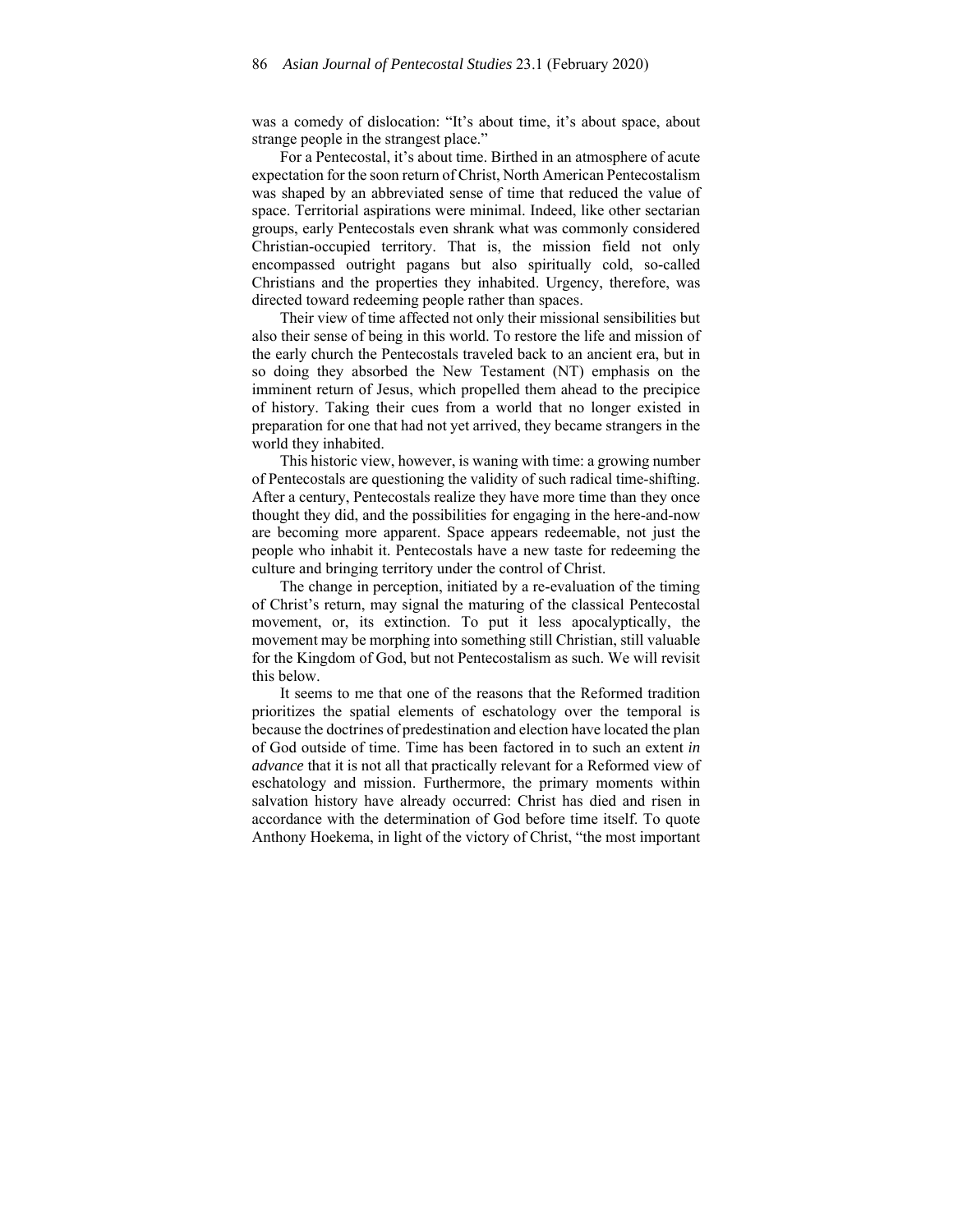day in history, therefore, is not the Second Coming of Christ which is still future but the first coming which lies in the past."5

The problem for the Church of a delayed *parousia6* is as old as the first century, and so it is with enthusiasm that I accept Newbigin's invitation to listen to the NT for wisdom about mission, especially about how to conduct mission when the promised return does not materialize in the expected time frame. Before concluding with observations about a Pentecostal approach to eschatology and mission, I will make a few general remarks about the relationship between the terms "eschatology" and "mission." I will follow that up with a discussion on the relevance of apocalyptic eschatology for our deliberations. But first, I will locate my perspective in time and space.

I approach this work from a background in biblical theology. My thesis at the University of Toronto tracked the development of various visions of the afterlife in Jewish apocalyptic literature. The apocalyptic worldview that I studied provided background for both New Testament eschatology and the variant of it adopted enthusiastically by early Pentecostals.

My vantage point is that of North American Pentecostalism. I do not claim to know how eschatology fared as Pentecostalism emerged in all parts of the globe. I will speak to what I know best––North American beginnings in the early twentieth century––without presuming that its historical development is normative for all regions. Although the phrase "North American Pentecostalism" sometimes disguises differences between American and Canadian perspectives, the term here is appropriate because of a common eschatological worldview.

## **Eschatology and Mission**

The honor I felt when invited to join this dialogue was rivaled only by a sense of relief that the topic was "Eschatology and Mission," because when considered at the level of God's involvement, they form a simple equation. If the mission of God is God's purpose to restore all creation, then eschatology describes the actualization of his intent. The problem in describing eschatology, however, starts with the realization that God calls the Church to be involved in the process, which begs the question: What exactly is our role? What we believe God has done, is doing now, and will do, shapes how we perceive our role in his mission.

I have no intention of trying to distinguish between a Pentecostal and Reformed approach to mission based on criteria like levels of

 ${}^{6}$ Or, the return of Christ.

<sup>5</sup> Anthony Hoekema, "Amillennialism," in *The Meaning of the Millennium: Four Views*, ed. Robert Clouse (Downers Grove, IL: InterVarsity Press, 1977), 177.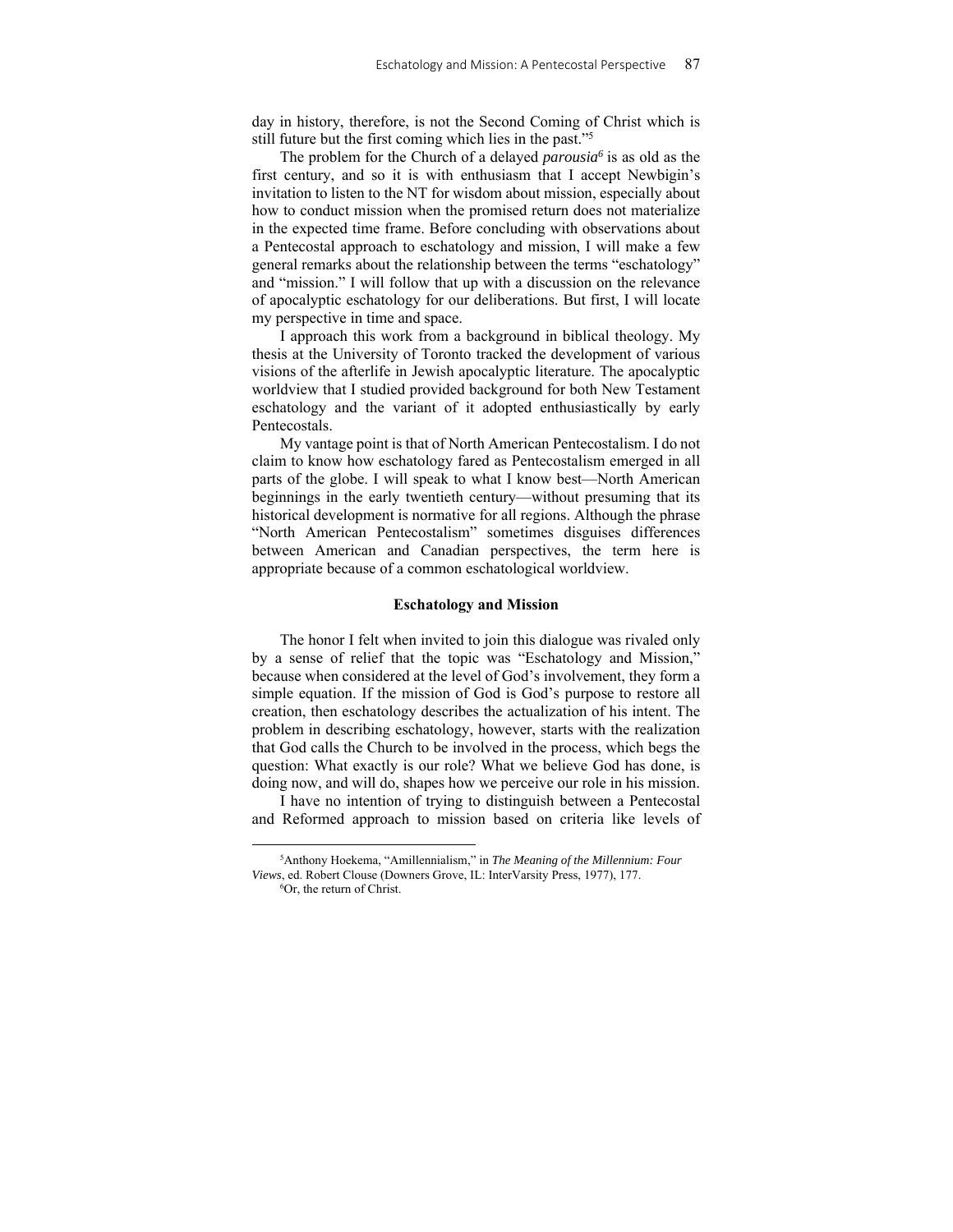commitment and industriousness. Although Pentecostals have a reputation for active participation, they have a whole work ethic named after them!7 My contribution is a brief consideration of the role different perceptions of time and space play in variant eschatological systems and missional strategies.

Biblical eschatology describes how God keeps his promises, or covenants, to bring restoration to creation. That the term "eschatology" denotes a study of last or later things puts an emphasis on the timing aspect of God's saving work, where timing is understood not in a calendrical or mechanical way, but as the moment when God decides to act. An eschatological moment is when God works to bring about a promised restoration.

Before Christopher Wright's influential *The Mission of God*   $(2006)^8$ —his overview of the Scriptures as one grand narrative of God's work in the world to set it right––there was Walter Kaiser's *Toward an*  Old Testament Theology (1978).<sup>9</sup> I was fortunate enough to sit under his teaching when he was at Trinity Evangelical Divinity School in Chicago, and he convinced me that the idea of the promise of God, a promise theology, was the thread that ran throughout the Old Testament (OT). Consequently, the salvific work of God begins in Genesis and runs throughout the Hebrew Scriptures.

From a Christian perspective, of course, it is in the NT era, the time of the new covenant, where we find the dramatic advancement of God's purposes. The fact that God is effecting salvation through Christ and the Spirit means that the promised last days have arrived. As my pastor Keith Smith said, "If you are waiting for the last days, you are a little late." The span of NT time covers both what God has done (the already) and what he has yet to accomplish (the not yet), and it is in the latter that the Church's mission is located.

If eschatology refers to God-initiated moments when he acts in salvation-history to fulfill his promises, then mission is ultimately about divine action. From what Newbigin tells us, the term "*missio Dei"* came into vogue in missionary theology in the 1960s because the World Missionary Conference in Willingen, 1952, emphasized it. He applauds

<sup>&</sup>lt;sup>7</sup>I have in mind the Protestant Ethic that sociologist Max Weber made famous in *The Protestant Ethic and the Spirit of Capitalism* (1904-5), his study of the correlation of Calvin's theory of predestination with the success of capitalism. In short, the insecurity for the individual believer inherent in an understanding that God chooses who is to be saved resulted in rigorous attempts to show one's salvation through hard work and industry.

Christopher Wright, *The Mission of God: Unlocking the Bible's Grand Narrative* (Downers Grove: InterVarsity Press, 2006).

Walter Kaiser, *Toward an Old Testament Theology* (Grand Rapids: Zondervan, 1978).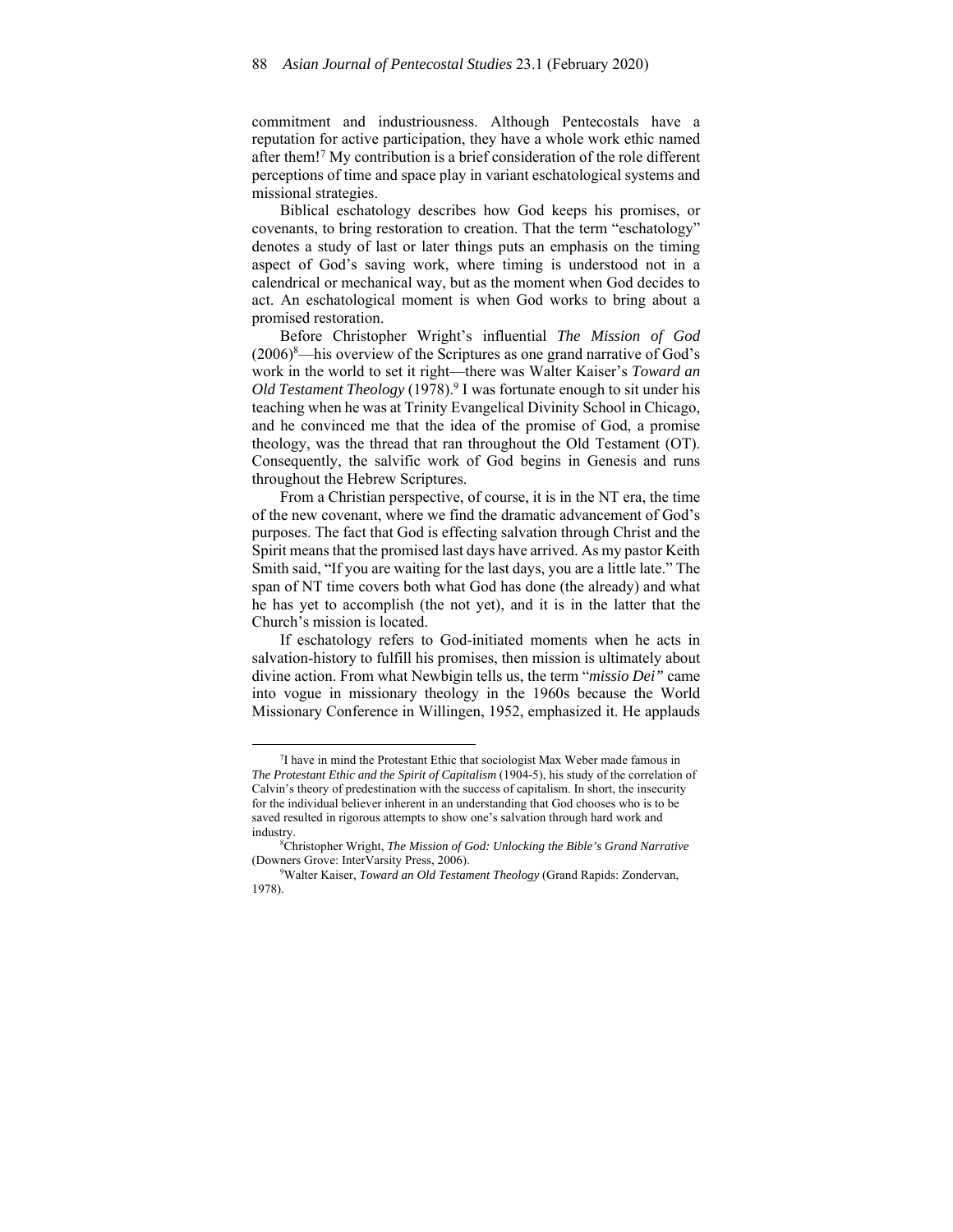it for refreshing Augustine's position in his dispute with Pelagius: the work of salvation is God's work from beginning to end. Still, as Newbigin warns, its popularity comes with a risk that "mission of God" be misconstrued by the Church as permission to remain on the sidelines.<sup>10</sup>

A failure to respond to a call for action is not a charge typically laid against global Pentecostalism. Rather, in a Reformed-Pentecostal dialogue, the concern might be that Pentecostals have over-emphasized their role in the mission of God, as if the Kingdom awaits the fullness of human effort. The view that the Church is called to action because Jesus is delaying his return until all peoples have heard the good news has a history in Pentecostal circles. Despite the differences around this table concerning what weight to give to the significance of human action in the plan of God, our common starting point is the conviction that the Church engages in mission because God calls her to do so.

## **Prophetic and Apocalyptic Eschatology**

Paul Hanson's categories of prophetic and apocalyptic eschatology are helpful for background on the NT perspective.<sup>11</sup> Prophetic eschatology (the primary form of eschatology in the OT) concerns the ongoing work of God in history; apocalyptic eschatology (which comes into its own in Jewish apocalyptic literature in Second Temple Judaism) tracks God's salvific actions above and beyond history. Apocalyptic eschatology builds on, and then transcends, the earthly horizon of the prophetic vision, which is largely covenantal and whose compass point is the land promised to Abraham (Gen 12,15). The glorious future anticipated by the Israelites was this-worldly and national in scope. Thus, to gauge God's faithfulness one would survey the lay of the land. Apocalyptic, however, is driven by an otherworldly shift in perspective, where time is recalculated, and the spatial realm reimagined.

A clarification about terminology is in order. The term "apocalypse," by general consent, is reserved for the genre. "Apocalyptic eschatology" is readily used to describe the kind of eschatology found in the apocalypses and in other forms of literature. The widely accepted definition of the genre apocalypse includes spatial and temporal aspects:

a genre of revelatory literature with a narrative framework, in which a revelation is mediated by an otherworldly being to a human recipient, disclosing a transcendent reality which is both

<sup>&</sup>lt;sup>10</sup>Open Secret, 17-18.<br><sup>11</sup>Paul Hanson, *The Dawn of Apocalyptic* (Philadelphia: Fortress, 1975), 11.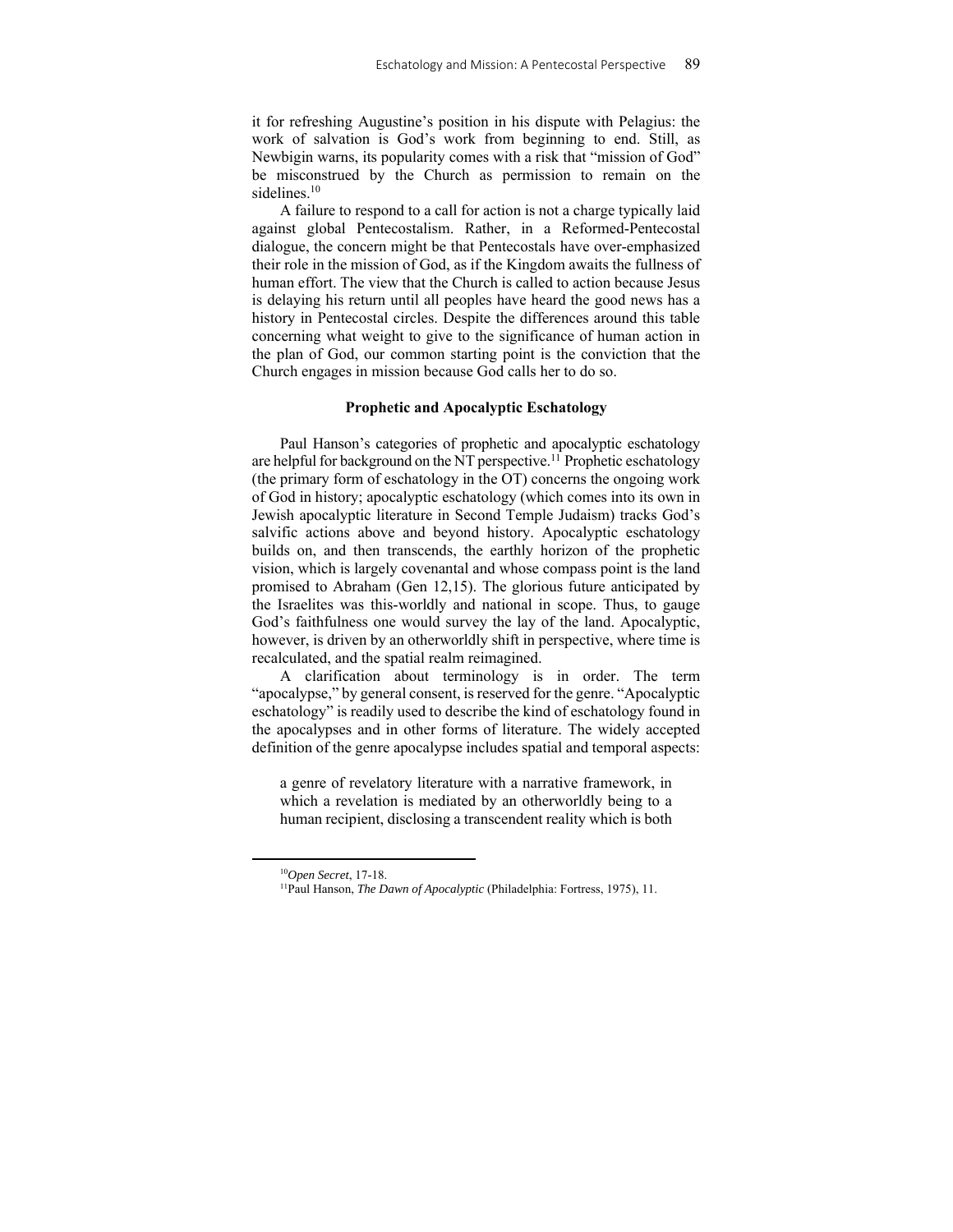temporal, insofar as it envisages eschatological salvation, and spatial insofar as it involves another supernatural world.<sup>12</sup>

Through revelation––what could never be deduced from earthly appearances––the object of human hope is transferred to a space beyond historical time. Elemental for the apocalyptic worldview is the discontinuity between this world and the next.

## From Prophetic to Apocalyptic

Several factors had to come together to facilitate the shift from prophetic to apocalyptic thinking, one of them being a growing acceptance of individualism, i.e., the individual is an appropriate object of the covenantal relationship along with, or instead of, the nation as a whole.<sup>13</sup> This was a crucial step away from a spatial and national perception of a blessed future, but it was a spiritual crisis of national proportions that propelled the transition.

The context for the emergence of apocalyptic eschatology a few centuries before Christ, and its continued appeal among Jews leading up to the Bar Kochba revolt (132-5 CE), was a crisis of space. Hope for the fulfillment of God's promises in this world was in decline as the Greek empire gave way to the Roman. With nothing on earth to show for it, many Jews had abandoned belief in the intervention of an invisible God and embraced the ever-present power of the empire instead. This pessimism about earthly conditions caused apocalyptic visionaries to look elsewhere.

Visionary scenes, such as those found in Daniel (the one OT apocalypse) and in Revelation (the only NT apocalypse), are a staple of the genre. Specifically, it is the depiction of the seer's immediate access into the presence of God, often as part of a heavenly tour, that separates an apocalypse from a prophetic writing.14 The two are also demarcated based on the content of their visionary experiences. The main events of apocalyptic eschatology that are largely absent from the OT but common in the NT––a final judgment at the end of history, resurrection to a new world for the faithful, punishment in a fiery hell for the wicked––came into popular thinking among the Jews in the Second Temple period.

<sup>12</sup>John Collins, *Apocalypse: The Morphology of a Genre*, Semeia 14 (Missoula, MT: Scholars Press, 1979), quoted in "What is Apocalyptic Literature?" in *The Oxford Handbook of Apocalyptic Literature*, ed. John Collins (New York: Oxford University Press, 2014), 2.<br><sup>13</sup>While there is no consensus as to whether Isa 26:19 depicts a national resurrection

<sup>(</sup>as in Ezek 37 and the vision of the dry bones) or a personal one (like Dan 12:2-3), this appears to me to be a rare OT example of the latter.

<sup>&</sup>lt;sup>14</sup>John Collins, "What is Apocalyptic Literature?," 7.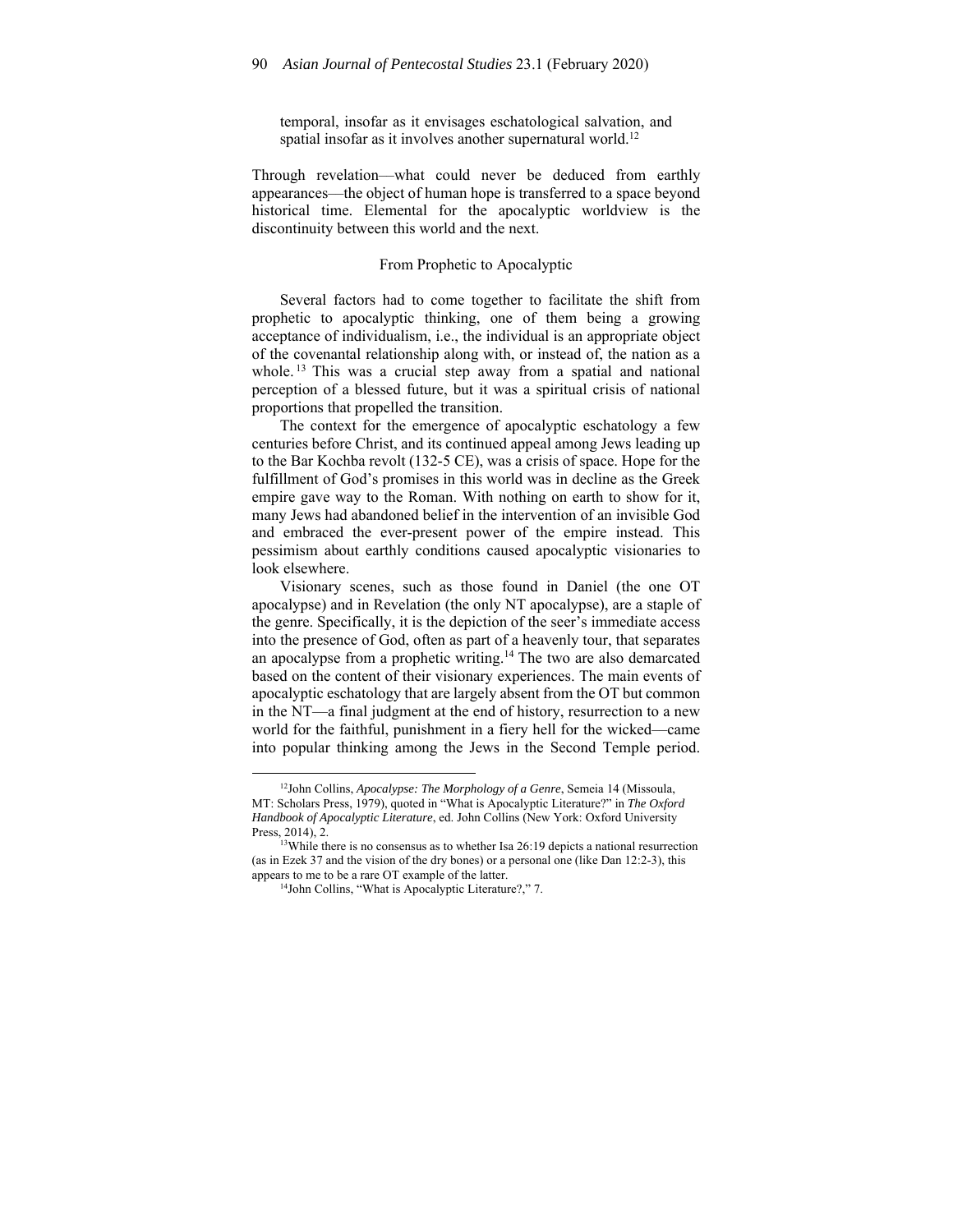Another essential element found particularly in the historical apocalypses,15 i.e., those that envisage an end to history with a final judgment, is the presumption that the end is near, and therein lay the practical implications for the audience. The function of historical apocalypses was to reorient the hearers' view of their current situation, and to that end, heavenly secrets about otherworldly realities were disclosed. It was a call for right action, not speculative staring into the sky. In sum, the variable of time rises in importance, the significance of earthly space recedes, and another world comes into view for those who remain faithful to the God of Israel.

## New Testament Apocalyptic Eschatology

Although there is only one book in the NT that is an apocalypse, the worldview we have just described which shortens time and relocates redeemed space pervades the NT.<sup>16</sup> That is not to say that every NT passage is explicitly concerned with the main events of the eschaton, but those events and the worldview behind them were definitive for how the NT writers articulated the Christian faith.

The NT adaptation of apocalyptic eschatology included a redefinition of the nature of eschatological time. The end is still imminent, but in another sense, it has already arrived. NT time is split in half, each part initiated by a Messianic arrival: Jesus lived and died, establishing the new covenant in his blood, but then he left with a promise to return. Early Christians expected to see him much sooner rather than later, their situation similar to the football fan watching the end of a match: no one knows exactly when injury time is up, except for the referee, but the time will be short (especially for the team down a goal).

I take it as a given that no generation expected the soon return of Jesus more fervently than the first one. They had no sense of church history with which to temper their expectations. The earliest church had their hopes raised high, as high as the heavens, and therein lay their dilemma.

<sup>&</sup>lt;sup>15</sup>It is common to distinguish between two types of apocalypses: those that are historical (like Daniel, parts of 1 Enoch [Animal Apocalypse, Apocalypse of Weeks] and 4 Ezra) and those that feature an otherworldly journey (other parts of 1Enoch [Book of the Watchers, Similitudes], and Testament of Abraham). What ties them together is "a transcendent eschatology that looks for retribution beyond the bounds of history" (John Collins, *The Apocalyptic Imagination: An Introduction to Jewish Apocalyptic Literature*, 3<sup>rd</sup> ed. (Grand Rapids: Eerdmans, 2016),15.<br><sup>16</sup>Adela Y. Collins, "Apocalypticism and Christian Origins," in *The Oxford* 

*Handbook of Apocalyptic Literature*, ed. John Collins (Oxford University Press, 2014).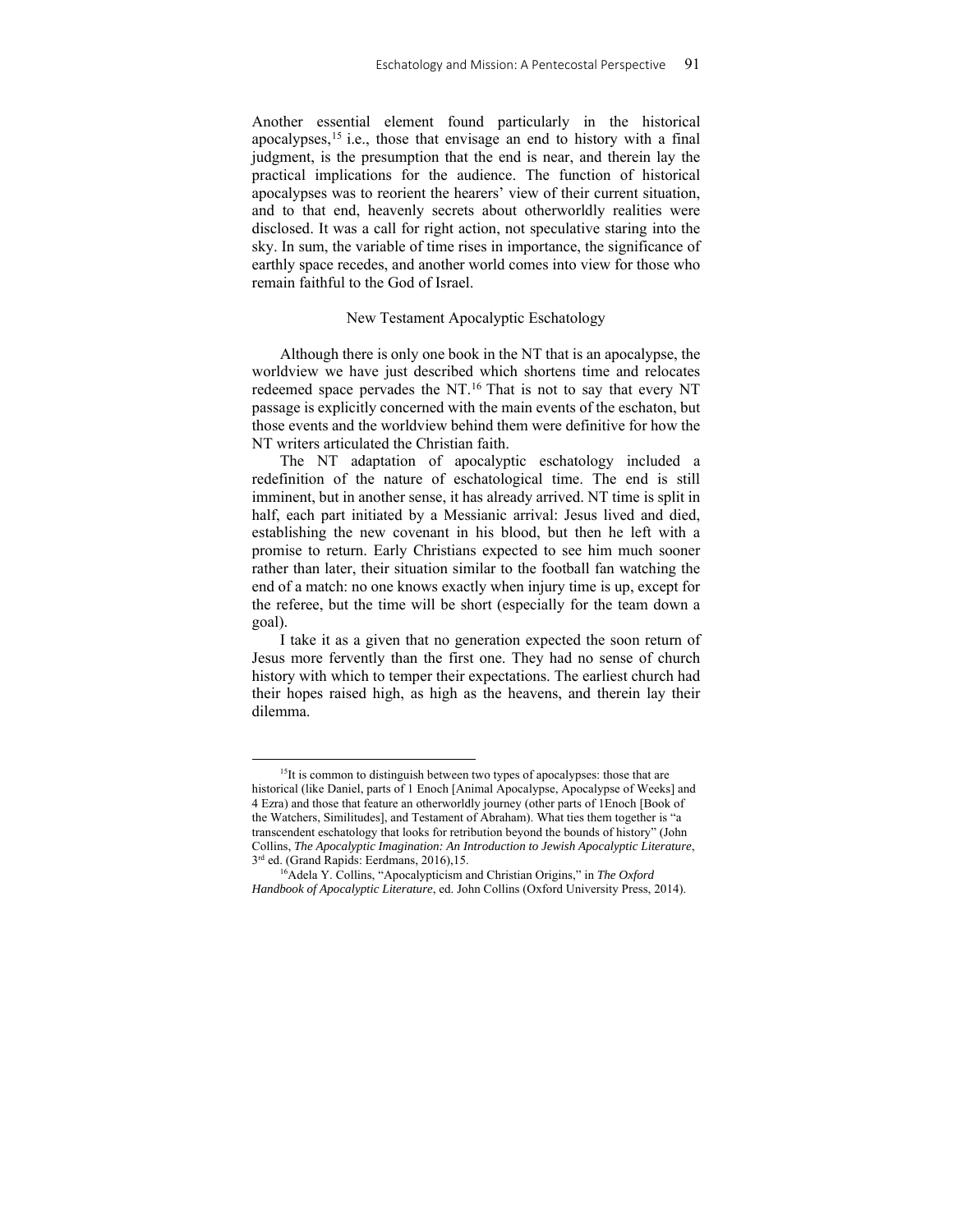## *Luke's Perceptions*

Hans Conzelmann made the case that Luke responded to the delay of the *parousia* by writing Acts, thereby creating a Church Age. <sup>17</sup> Therefore, what Luke accomplishes is the transformation of the delay from a dilemma into an essential aspect of the divine plan. Without endorsing all of Conzelmann's arguments, I think his perception of Luke's sensitivity to the issue of the non-return is correct. Luke writes two volumes rather than just a gospel to encourage the completion of what Jesus initiated. The incipit of Acts (which links to the full prologue in Luke 1:1-4) sets up volume two as a continuation narrative by declaring that the first volume *concerned "all that Jesus began to do and to teach"* (Acts 1:1).18 The proclamation of the Kingdom inaugurated by Christ is to be continued by empowered witnesses until he returns. The opening scene in Acts illustrates this well. Jesus warns them off speculation about when the Kingdom will come and redirects their energies toward witness. He then ascends, they stare into heaven, and two men appear and ask: *"Men of Galilee, why do you stand here looking into the sky?"* (Acts 1:11). That is, stop looking up and start looking around, there is something to do. The story of Acts is the record of what they did, written to encourage the Church to carry on in likewise manner.

#### *Paul's Varied Perceptions*

If Luke writes with sensitivity to the temporal situation of the early church, Paul does so even more. As part of my doctoral studies, I took a course on Paul with John Hurd at Toronto School of Theology, University of Toronto, where the assignment was a diachronic analysis of Pauline theology to track changing emphases from the earlier letters to the later ones.

Hurd placed the Thessalonian letters at the starting point. The pastoral issue that Paul addresses in 1 Thessalonians regarding the fate of Christians dying before the *parousia* is one of the clues to its early date. While later Christians would take death as a given and wrestle with the nature of death for the Christian––e.g., concerns about burials and the interim state––what the Thessalonians wanted to know within 20 years of Jesus' ascension was how to factor in death at all. Such confusion is consonant with their first-generation Christian belief in an imminent return.

My work in Hurd's course traced how Paul varied his eschatological expressions diachronically: with the passage of time, Paul increased the

<sup>17</sup>Hans Conzelmann, *The Theology of Saint Luke* (New York: Harper, 1961). 18All Scripture references are from the *New International Version*, 1984.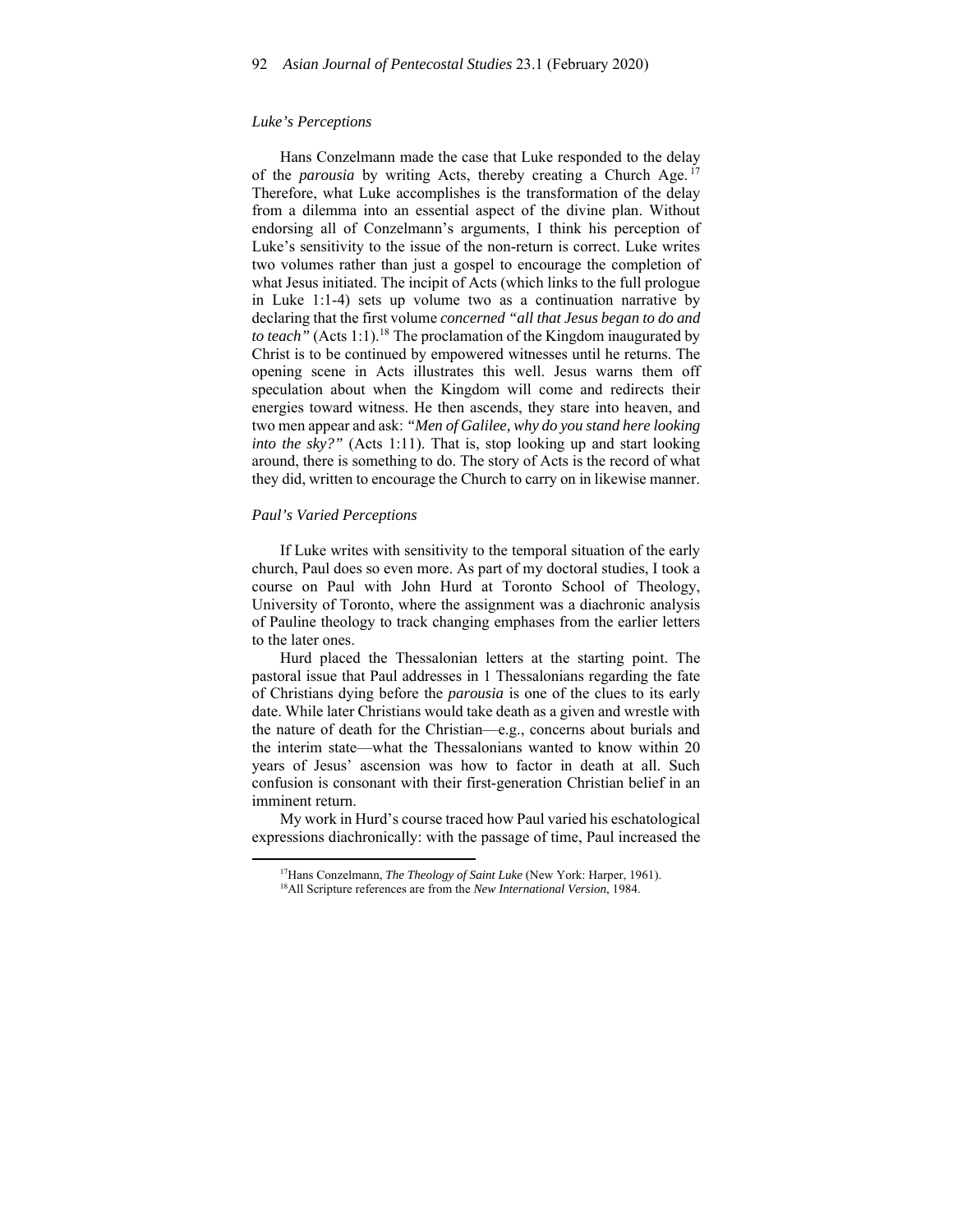range of his references to the realized aspects of eschatology without abandoning his "not yet" perspective. For instance, Paul's resurrection language broadens. He refuses to say in the baptismal passage of Rom 6:1-14 that believers are already raised with Christ, even though he affirms repeatedly in the same text that they have died with him. This reservation disappears with his explicit declaration in Col 3:1 that those in Christ are already raised with him. It is also clear that with time he changes his perception of his own destiny: compare the confident statement in 1Thess 4:17 about *"we who are still alive and are left"* with his confession at the beginning of Philippians that he may die and go to be with the Lord (1:20-1).

At an earlier stage of ministry Paul was even a cessationist about marriage. In one of the more ignored chapters in the Pauline letters, 1Cor 7, he makes a strong appeal for believers to remain single because of the imminent *parousia*. The call for such radical action, combined with an injunction that slaves not seek their freedom, is justified by the *"present crisis"* (v. 26): *"What I mean, brothers, is that the time is short. From now on those who have wives should live as if they had none"* (v. 29). This is a far cry from the household counsel he gives later in the letter to the Ephesians*, "Husbands, love your wives, just as Christ loved the Church"* (5:25). To summarize, Paul appears to vary terminology and pastoral counsel in response to the continued delay of Christ's return.

Paul actually addresses the reason for the delay in Romans 9-11, where the topic is the future of Israel. The failure of his own people to be the ones leading the way into the Kingdom of God has raised the issue of God's faithfulness. With deep emotion and an avowal that his mission to the Gentiles is not a betrayal of his own people, Paul explains the growing disparity in numbers between Jewish and Gentile Christians in the light of God's mercy. Because of his mercy the Gentiles are being grafted in, for this is their time. When *the "full number of the Gentiles has come in,"* then all Israel will be saved (11:25-6). The time of Christ's return, which will trigger the resurrection, ultimately hinges on Israel's acceptance of Messiah. *"For if their rejection is the reconciliation of the world, what will their acceptance be but life from the dead?"* (11:15).

Whereas we have multiple letters of Paul to examine for the nature of his eschatological expressions, any consideration of the effect of a delayed *parousia* on Paul's missionary strategies is limited to Acts (and to a few travelogue entries in his letters). Acts depicts the apostle as the itinerant missionary until the very end, and one who was intent on extending the gospel's geographical reach. Much the same picture emerges in Romans: *"by the power of signs and miracles, through the power of the Spirit"* he has completed a cycle of ministry from Jerusalem to Illyricum (15:19), and now he is ready to begin a new chapter with a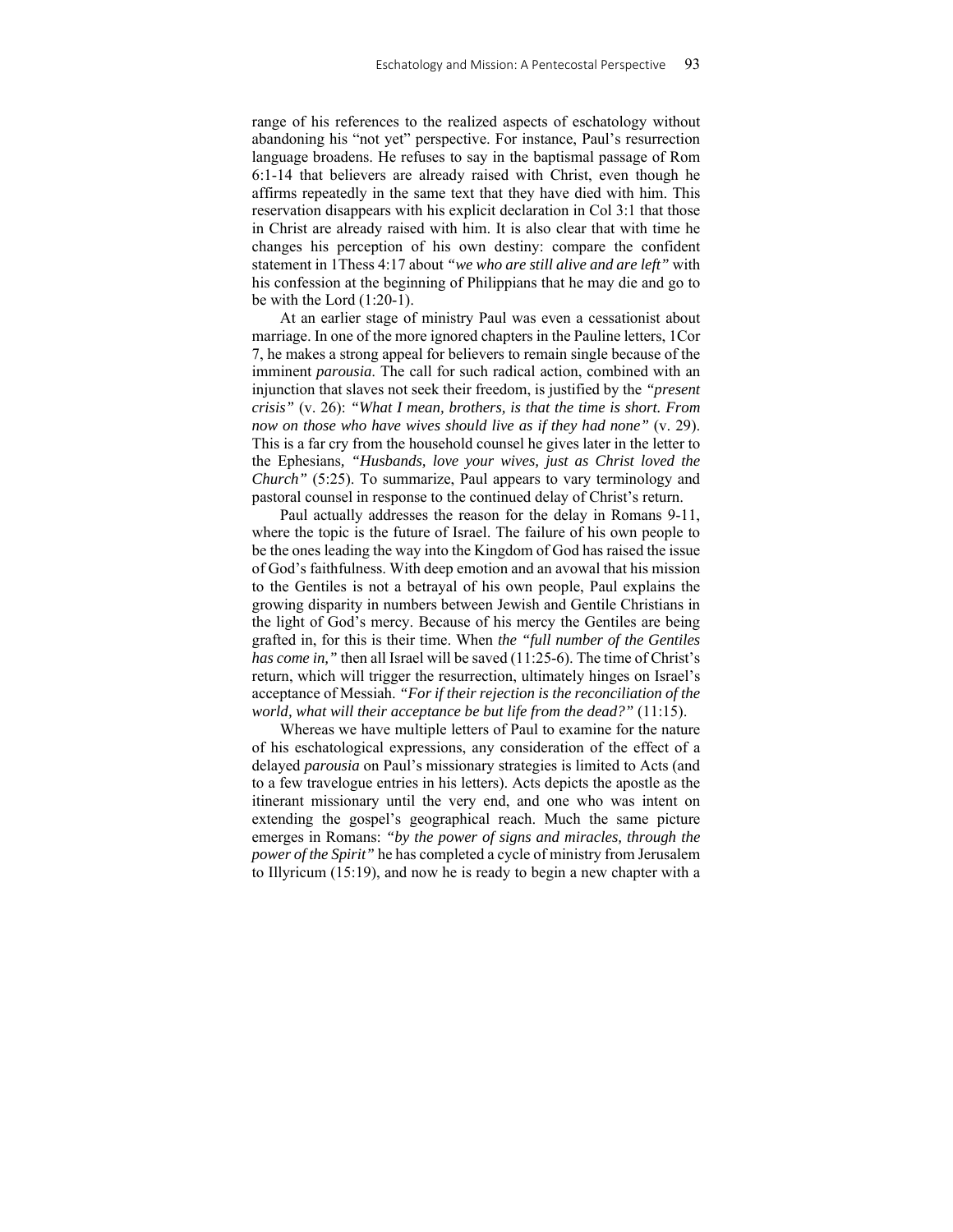journey to Spain (15:24). What should be noted, though, is his explanation to them that he must go home to Jerusalem before he journeys to Rome, because he had made a commitment to remember the poor there,19 and he was on his way with the offering he had collected (Rom 15:25-29). For Paul, urgency in mission did not mean abandoning the poor and the commitment he had made.

## **Eschatology and Mission in Pentecostalism**

#### Urgency and other Early Characteristics

If the Reformed Tradition has a preferential option for Romans and Galatians, then Pentecostals do so for Acts (and the gospels in general). Fortunately, or unfortunately, depending on one's view, early Pentecostals were blissfully unaware of the dictum that doctrine comes from didactic passages, not historical narratives. Consequently, when reading the gospels and Acts they did not approach them as one might who visits a museum exhibit to stand behind glass or rope in order to peer into a different time and space. They were not observers; they thought they were in the exhibit.

As restorationists, they perceived no historical distance between them and the early church, and here we should recognize the contribution of cessationism. The early Pentecostals were quite aware of the theory, and they seemed to have taken its basic premise to heart that the charismata had ceased. Therefore, it was the return of Spirit Baptism and the gifts among them that shaped their self-understanding as a restoration movement. While some early Pentecostal writers recognized redeeming moments in church history (usually from the period of the Reformation onwards), it was the return of tongues that marked the culmination of the restoration period.

On account of their preferential option for Acts and, in particular, Acts 2, Pentecostalism was a missional movement from birth. Their understanding of Spirit Baptism was eschatological because of Peter's quotation from Joel: *"In the last days, God says, I will pour out my Spirit on all people"* (Acts 2:17a), and it was missional because of Jesus' instructions in Acts 1:8. *"But you will receive power when the Holy Spirit comes on you; and you will be my witnesses in Jerusalem, and in all Judea and Samaria, and to the ends of the earth."*

These texts—Acts 1:8 as promise and Acts 2 as fulfillment functioned together in early Pentecostalism to fashion a missional movement marked by urgency, inclusivism, and an openness to both

<sup>19</sup>Galatians 2:10.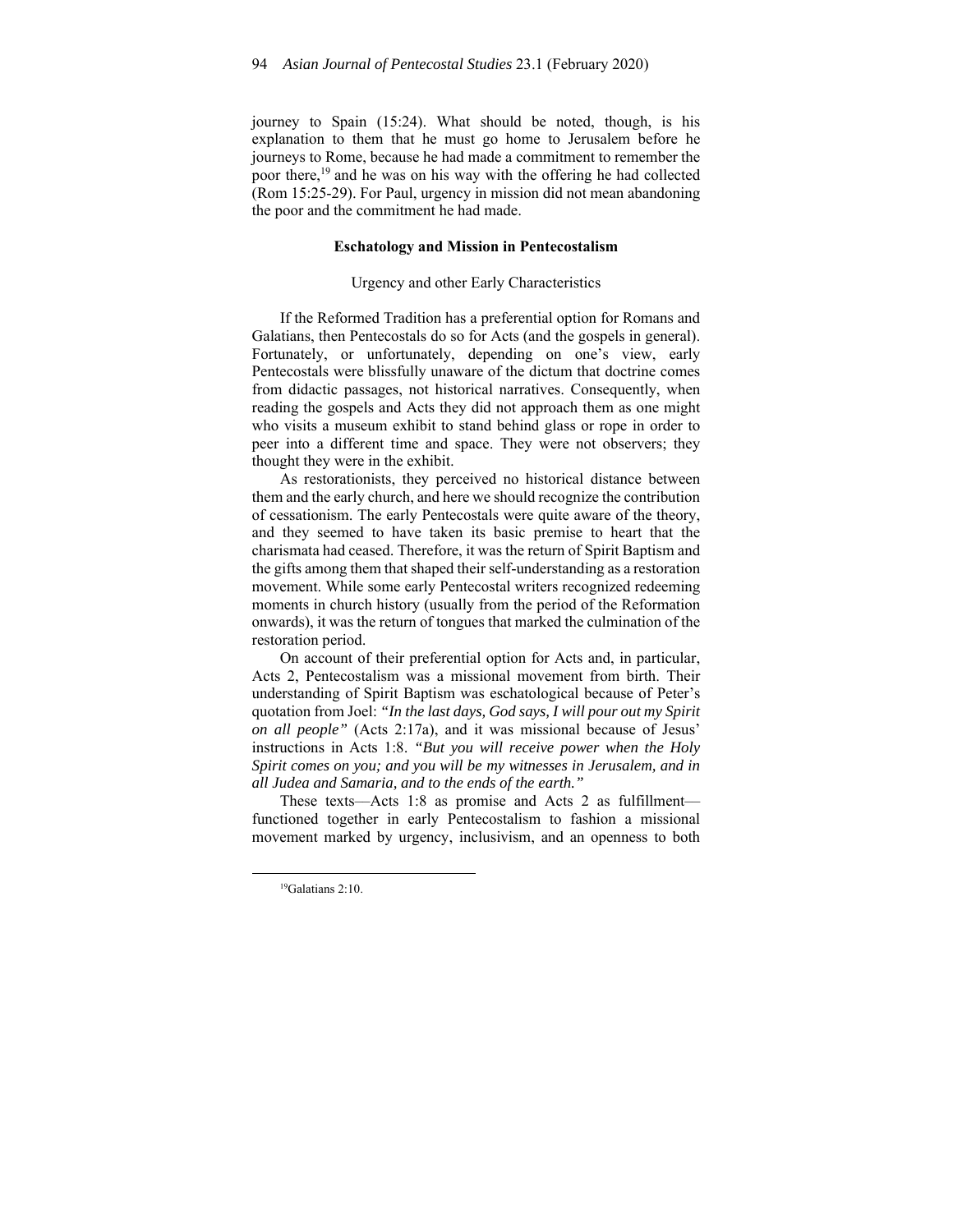revelation and the role of signs and wonders in evangelism. As we will see below, in sociological terms they were value-oriented rather than norm-oriented. From a missiological perspective, early Pentecostal mission was not spatially stratified, as if mission occurred somewhere else. The missionary sending church was also itself a missional church.

If apocalyptic expectation put the promises of God on the clock, then Pentecostals set their watches fast. Urgency, in the spirit of 1Cor 7, meant that desperate times called for prioritizing one's actions in light of the world to come. Worldly pleasures were identified and denounced. Earthly aspirations were replaced by future considerations. Most importantly, it was their sense of time that channeled their interpretation of Spirit Baptism in a missional direction, thereby preserving Jesus' intent that empowerment be for the sake of others rather than for personal benefit.

### *Inclusivity*

Secondly, urgency supported the high value they placed on inclusivity. An early Pentecostal conviction that God would unite all Christians sprung from the belief in a church renewed by the Spirit acting in concert in mission. On this count, the Pentecostal tradition has failed miserably. A horrendous record of dividing and splintering in the global Pentecostal community is a historic betrayal of an early vision, which makes this Reformed-Pentecostal dialogue in Accra (as well as other inter-faith dialogues involving Pentecostals) part of our penance.

There was greater success at the congregational level, where an egalitarian spirit pervaded mission. It made no practical sense to relegate women to the sidelines as cheerleaders when there were not enough workers to cheer on. Racial barriers appeared to lower, at least for a time, and here Azusa Street is the shining example of what can happen when mission overrides all else. Of course, the prominence of women in the Holiness movement that preceded Pentecostalism reminds us that there is an older heritage at work. Indeed, their shared heritage of inclusivity has much to do with the fact that they both began as movements: a fundamental characteristic of a movement is that everyone participates.

The "all flesh" reference of Joel 2:28 grounded the Pentecostal insistence that Spirit Baptism, with speaking in tongues, was for all without distinction. Pentecostals involved women, choosing to see their Spirit Baptism and giftings as qualitatively the same as those of men. It was when the movement transitioned into denominations that women began to lose out; when the criteria of calling was supplanted by the criteria of authority, women were put in their place.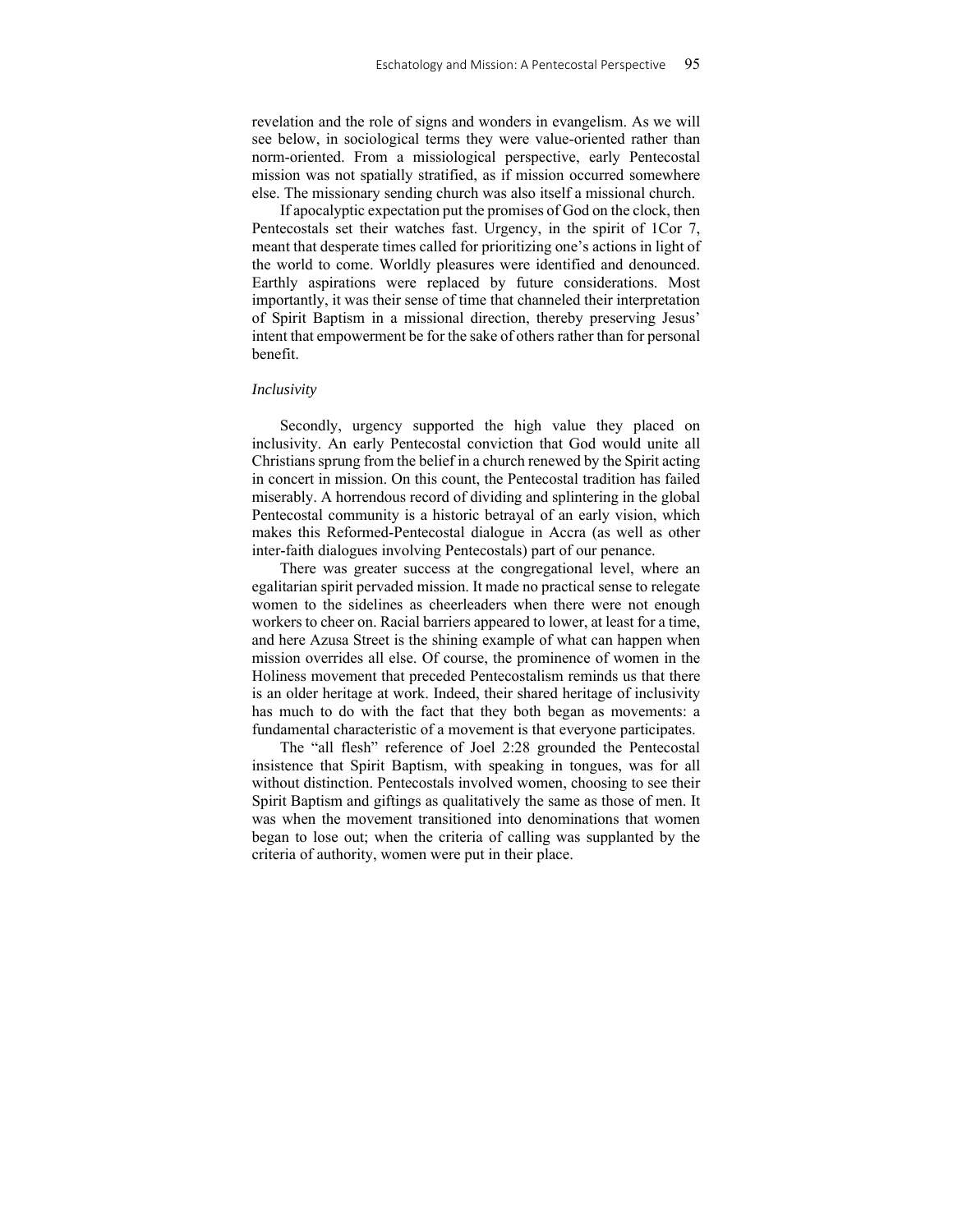Their churches grew because of mentoring that the transforming presence of God was intended to benefit others. Men and women, young and old, testified to conversion, Spirit Baptism and healing wherever they went: in church, at work and at home. With that type of missional heritage, Pentecostals have a traditional aversion to any type of church mission that relies solely on those who minister on church platforms.<sup>20</sup> The mentoring of a missional way of living came from various directions: from the platform in preaching and teaching, from the floor through prayers and testimonies, and from the prayer room, where the energy of the service was concentrated in a missional direction.

My memories of the Pentecostal church that my dad pastored in Montreal are most vivid when I remember the Sunday night meetings, which were more routine than frenetic. If an observer had wandered in at 6 p.m., and many did, they might have concluded that what was going on had no rhyme or reason. But if they stayed around, the lasting impression was different, because standing and rejoicing in the presence of the Lord was only our first move. We had a three-step routine: standing, kneeling, and going out. We stood in praise, and then we knelt in prayer. Every Sunday night ended up in the prayer room, where we interceded for others. After we had knelt, we then executed our signature move. We went out. Going home signified going out into the world, with a new week in front of us to do something for Jesus.

## *Apocalyptic Epistemology*

The third characteristic of Pentecostal mission was an apocalyptic epistemology, a belief in revelation that informs text and tradition. For early Pentecostals, this was not a replacement for the Bible, nor a higher form of revelation than the written text. Its currency among them followed from their reading of the Bible as restorationists. As dreams and visions guided the early mission in Acts, as the Spirit spoke in ways that led the first believers, so it was with them. Although their revelatory experiences differed, they were like jazz improvisations on a standard theme, Jesus is coming soon. What they saw was the glory of heaven or the horror of hell; what they heard was encouragement to be ready for his return and exhortation to evangelize quickly.<sup>21</sup>

<sup>&</sup>lt;sup>20</sup>Cecil Robeck notes the significant role of street meetings and neighbourhood evangelism for the Apostolic Faith Mission. Even the most famous Pentecostal revival depended on workers going out to witness (*The Azusa Street Mission and Revival: The Birth of the Global Pentecostal Movement* (Nashville, TN: Thomas Nelson, 2006), 108-9. <sup>21</sup>According to Jacobsen, while a belief in the soon return of Jesus was acute at

The Apostolic Faith Mission in L.A., they devoted little space in their newsletters to speculation about eschatological details (*Thinking in the Spirit: Theologies of the Early Pentecostal Movement* (Bloomington, IN: Indiana University Press, 2003), 80-1. On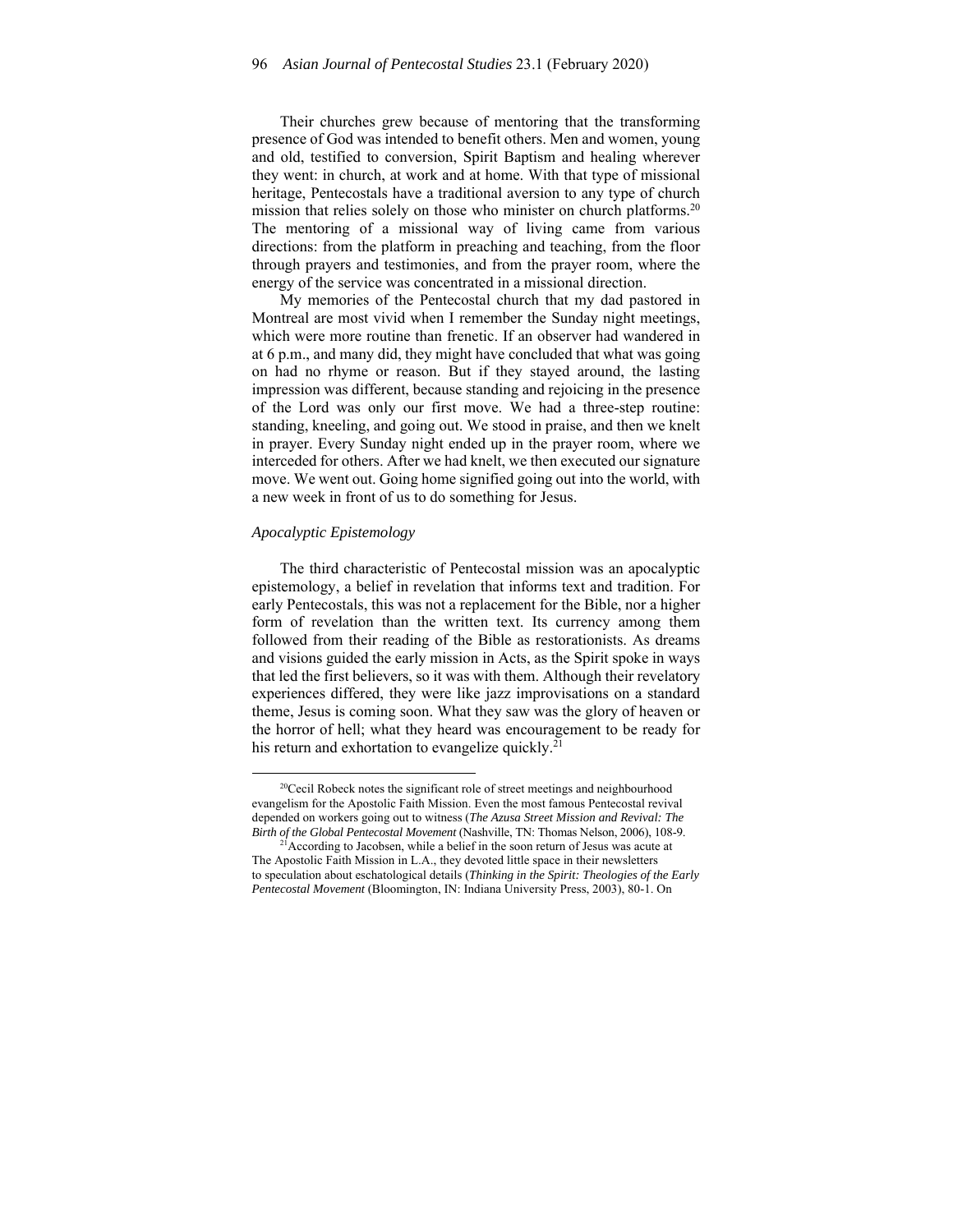One Canadian example will make the point. At the end of *The Promise*  $(N<sub>0</sub>, 1)<sup>22</sup>$ —the first newsletter from Toronto, where Pentecostalism began in Canada in November 1906––the leader of the revival, Ellen Hebden, posted a poem she claimed originated in a revelation that was expressed with tongues and interpretation. Written as the words of Jesus, the first stanza recalls the cross, and the second reads this way: "I soon shall be returning / To fetch my precious bride / And then amid great glory / I'll place her by my side."23 The Promise is being fulfilled and the Lord is returning.

Before considering a few aspects of missionary work among Pentecostals, it is helpful to note that a determination to do missions globally was a primary reason Pentecostals organized in the first place. At least this was the experience of the Pentecostal Assemblies of Canada (PAOC) and the Assemblies of God, U.S. Despite their reticence to organize formally, individual congregations alone could not meet the financial demands of their missional aspirations to send out workers to the ends of the earth. Coordinated action with other churches was the only pragmatic solution.

#### *Pragmatism*

Like Paul, who celebrated the freedom of being single because time was short, early Pentecostals engaged in mission with little of the timeconsuming prerequisites mission boards now (rightly) insist on. Missionaries went without aptitude testing, language training and with little awareness of the cultural barriers they would face. Indeed, some of the earliest from North America set out with confidence that language barriers would dissolve on arrival. The belief in xenolalia as a missionary tool had circulated in some nineteenth century holiness groups and had made its way to Azusa via the influence of Charles Parham. A belief that every legitimate form of tongues speech was an earthly language was seemingly tailor-made for a community in a hurry. When Pentecostals arrived on foreign shores, convinced they could witness by speaking in tongues, the results were certainly comic. The locals, including the Protestant missionaries already stationed there, were watching a comedy of displacement: strange people in the strangest place. If necessity is the

the other hand, *The Apostolic Messenger* (Vol. 1, No. 1), published by A.H. Argue in Winnipeg (February and March 1908), was filled with detailed dispensational explanations. 22*The Promise*, No. 1 (May 1907), 4. This is the first edition of a series (most of

which are not extant) published at the East End Mission in Toronto by missionaries Ellen and James Hebden from Yorkshire, England. 23Ibid., 4.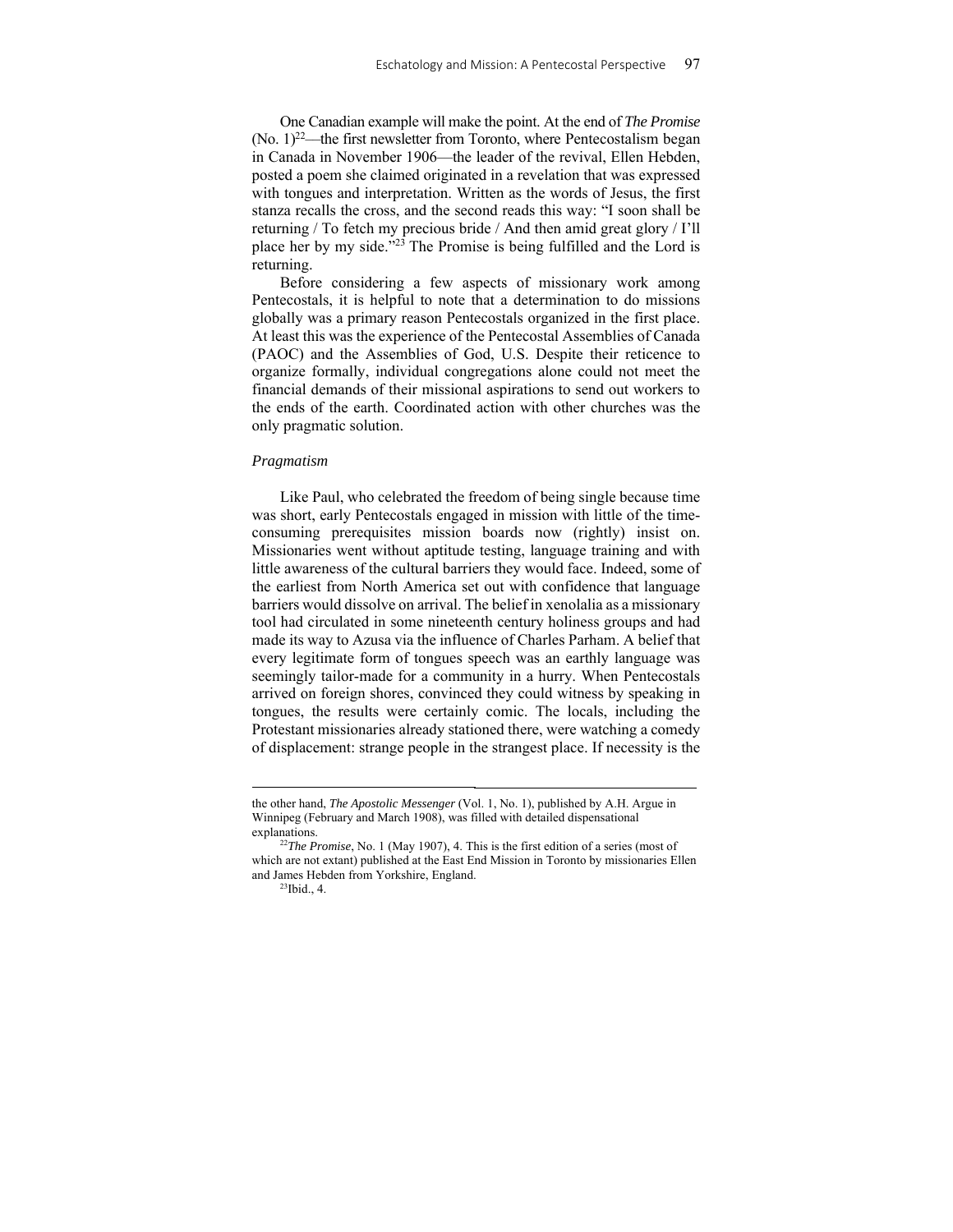mother of invention, then for Pentecostals, missional urgency is the mother of pragmatism.

Grant Wacker argued convincingly that Pentecostalism survived and thrived because its approach combined an otherworldly, or primitive perspective, with a rigorous pragmatism: when ideas failed, adjustments were made.<sup>24</sup> Their handling of xenolalia is a case in point. Many Pentecostal missionaries were undeterred by their inability to preach in tongues; they learned the local language and carried on. And they had other means of showing the gospel. Their belief in the power of God served them well overseas, where the public practices of healing and deliverance communicated the power of God to confused, but intrigued, local audiences. Furthermore, they were naturally inclined to trust indigenous leadership.25 Their tendency to appoint local leadership and keep moving rather than set up mission stations derived from convictions part theological––that the gifts were for all––and part eschatological–– Christ's imminent return required speed and agility to finish the job.

### *Salvation and Social Action*

The historic disagreement among Protestant missionary societies regarding the proper aim of missionary activity, whether that be the salvation of the soul or care for the body, preceded the first batch of Pentecostal missionaries in the early 1900s. 26 In Neil Smelser's treatment of the nature of social movements, *Theory of Collective Behavior*, <sup>27</sup> he divided social movements into two classes: valueoriented and norm-oriented. The former attempts to change the values of individuals, and the latter, the norms of society. Generally speaking, along with many other conservative evangelicals, Pentecostals fit into the value-oriented category––a classification reflected in their prioritization of evangelism.

Having said that, such a classification is a bit of an awkward fit for Pentecostalism. As a movement of the poor and the marginalized, a distinction between care for the soul and care for the body is somewhat

<sup>24</sup>Grant Wacker, *Heaven Below: Early Pentecostals and American Culture*  (Cambridge, MA: Harvard University Press, 2001). The interplay between early Pentecostal otherworldliness and pragmatism is one that he develops throughout the

<sup>&</sup>lt;sup>25</sup>The book for Pentecostals was Melvin Hodges, *The Indigenous Church* (Springfield, MO.: Gospel Publishing House, 1953).<br><sup>26</sup>Note the case study of early Pentecostal missions in China by Daniel Bays, "The

Protestant Missionary Establishment and the Pentecostal Movement," in *Pentecostal Currents in American Protestantism*, eds. E. Blumhofer, R. Spittler and G. Wacker (Urbana and Chicago: University of Illinois Press, 1999), 50-67.

<sup>27</sup>Neil Smelser, *Theory of Collective Behavior* (New York: The Free Press, 1962).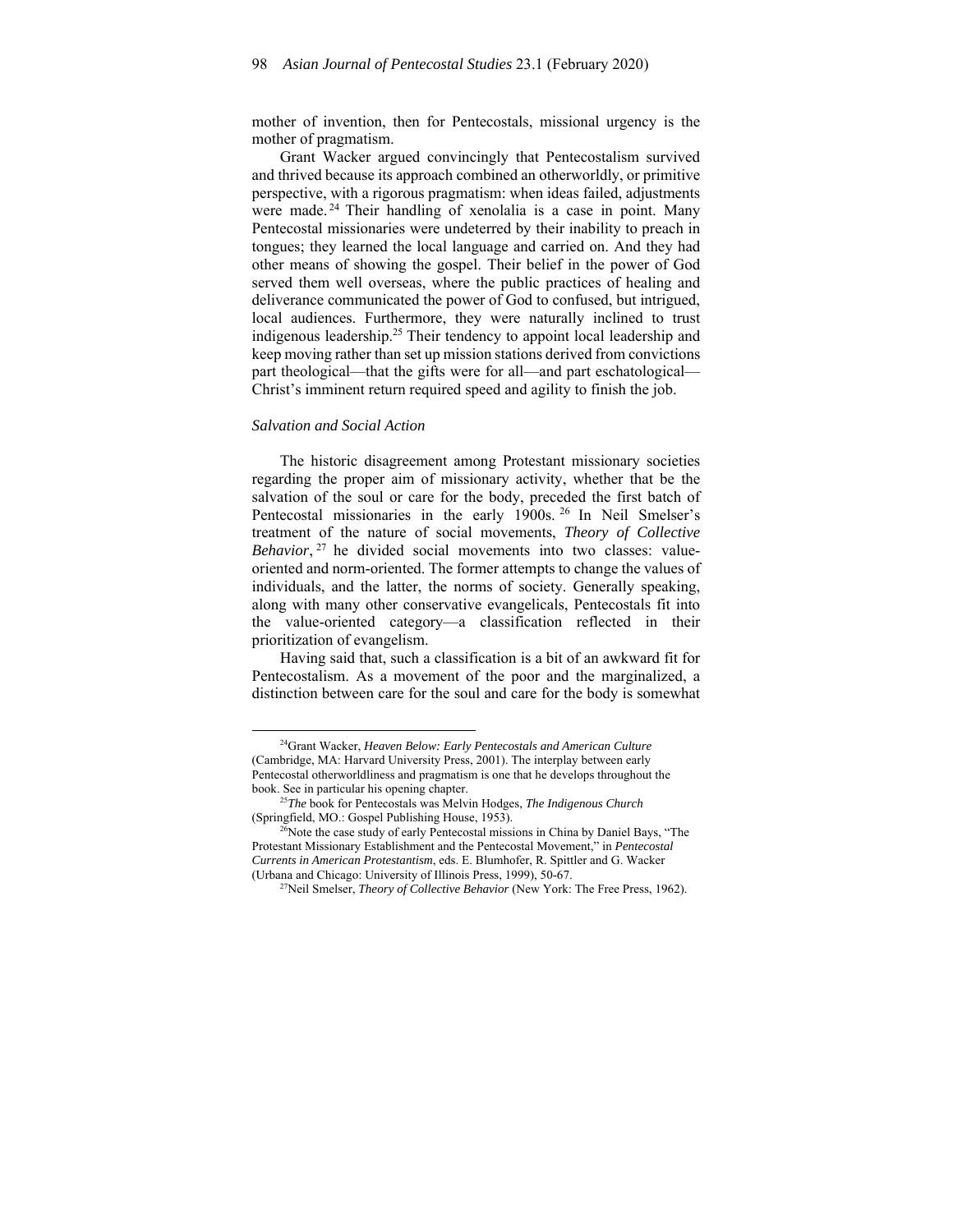artificial. As Douglas Petersen asserts in *Not by Might, Nor by Power: A Pentecostal Theology of Social Concern in Latin America*, extending care is natural for Pentecostals because they are the poor.28

Moreover, Pentecostals perceive cosmological space as filled with angels and demons, whose activities influence everyday life. This apocalyptic sense of space, what Luther called a world "with devils filled" in his hymn "A Mighty Fortress is Our God," remains a given across the global movement. With such a starting point, salvation cannot be reduced to an interior change within the individual because the effects of demonic activity are external. Deliverance breaks the power of sin in its external and social effects, bringing healing to the body and restoration to relationships, and sometimes it even breaks the cycle of poverty.

The final reason why a classification that drives a wedge between spiritual and social care is too rigid for an understanding of Pentecostalism is seen in global trends, where outreach has moved beyond the organic to a more structured form of engagement in the social and political arenas.<sup>29</sup> Obviously, such a transition presupposes a more expansive view of time than what I have associated with the early Pentecostals in North America. In the discussion on millennial beliefs below, I will consider whether Pentecostalism can expand its vision for the renewal of earthly space without compromising her premillennial convictions that wholly redeemed space can only materialize after Jesus does.

#### **Eschatological Expressions in Pentecostalism**

## Former and Latter Rain

Early Pentecostals had several systems to express their eschatology. Among them was the typology of the Former and Latter Rain, which they borrowed from A.B. Simpson. Based on the rainfall patterns in Israel, where the early rain accompanied planting and the latter, the harvest, Simpson had argued that first-century Pentecost was the former rain and what they were expecting would be one last great deluge of the Spirit.<sup>30</sup>

<sup>28</sup>Douglas Petersen, *Not by Might, Nor by Power: A Pentecostal Theology of Social Concern in Latin America* (Oxford: Regnum Books International, 1996).

<sup>29</sup>D. Miller and T. Yamamori, *Global Pentecostalism: The New Face of Christian Social Engagement* (Berkeley: University of California Press, 2007).

<sup>30</sup>No one developed this more thoroughly than Wesley Myland in *The Latter Rain Covenant and Pentecostal Power with Testimony of Healings and Baptism* (Chicago: Evangel Publishing House, 1910). Another early eschatological framework was modeled on the first week of creation: as God worked for six days then rested, so after 6,000 years our millennial rest is at hand ('The Millennium,' *Apostolic Faith* [Sep 1906], 3). There is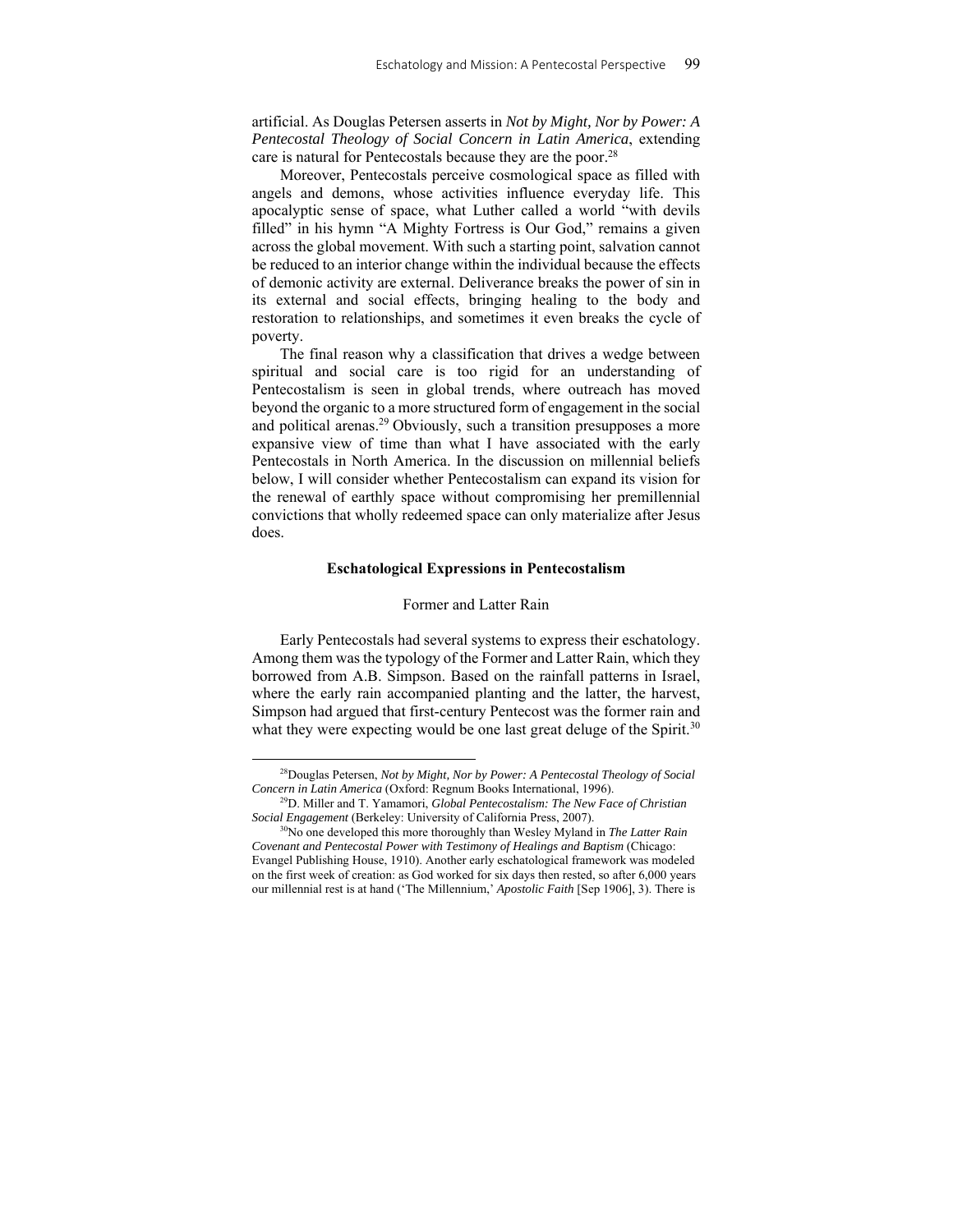Pentecostals applied this to themselves, grounding their eschatological perspective in their encounters with God through the Spirit. Eschatological hope was a living hope rather than something speculative because they were experiencing the eschaton in a dramatic and personal way. They testified often about how their experiences in the Spirit led to deeper intimacy with Jesus. This is a crucial point for a Pentecostal understanding of eschatology and mission. It was their love for Jesus that compelled their longing to see him again and that same love that drove them to others. The heart of Pentecostal eschatology and mission is rooted in the affections.

#### Dispensationalism and the Millennium

Pentecostals had the eschaton in their hearts, but also on the charts. Pentecostals adopted a complex form of premillennialism, which was quite influential at the time of their emergence in the 1900s. Dispensationalism, a periodization of history, featured an end-times scenario of Rapture, a seven-year Tribulation, the return of Christ and the Judgment, followed by a one thousand year (millennial) reign of Christ and Christian martyrs on the earth (Rev 20). Dispensationalism seemed an irresistible grace for many Pentecostals: a whole system (with abundant Bible references and with diagrams) that proved the imminent *parousia*.

We now turn to a consideration of a millennium and what it says about redeemed space, because the various understandings associated with it have missional implications.

With its amillennial approach, the Reformed tradition has largely stayed out of the debates on the millennium: the thousand-year period referred to repeatedly in Rev 20 is not to be taken literally; the number is symbolic for the reign of God in the present age that began at the first coming of Christ. A literal millennium continues to be an issue in Pentecostalism, though, partly because of the heritage of Dispensationalism.31 Although Dispensationalism has waned in influence in my circles, along with a broader distaste for systems, which includes ambivalence about a millennial period, there is something larger at stake here as we consider how eschatology relates to mission. Even if we eschew the systems, there are lingering predispositions surrounding a

Promise theology in Toronto, imported from the UK and influenced by Ellen Hebden's involvement in the Pentecostal League of Prayer and its publication, *Tongues of Fire*. 31George Ladd, in *The Blessed Hope: A Biblical Study of The Second Advent and* 

*The Rapture* (Grand Rapids: Eerdmans, 1956), argues that premillennialism is an ancient belief, whereas the Rapture is a modern variant. His point: one need not believe in the Rapture to be a premillennialist. See in particular the Introduction (5-14).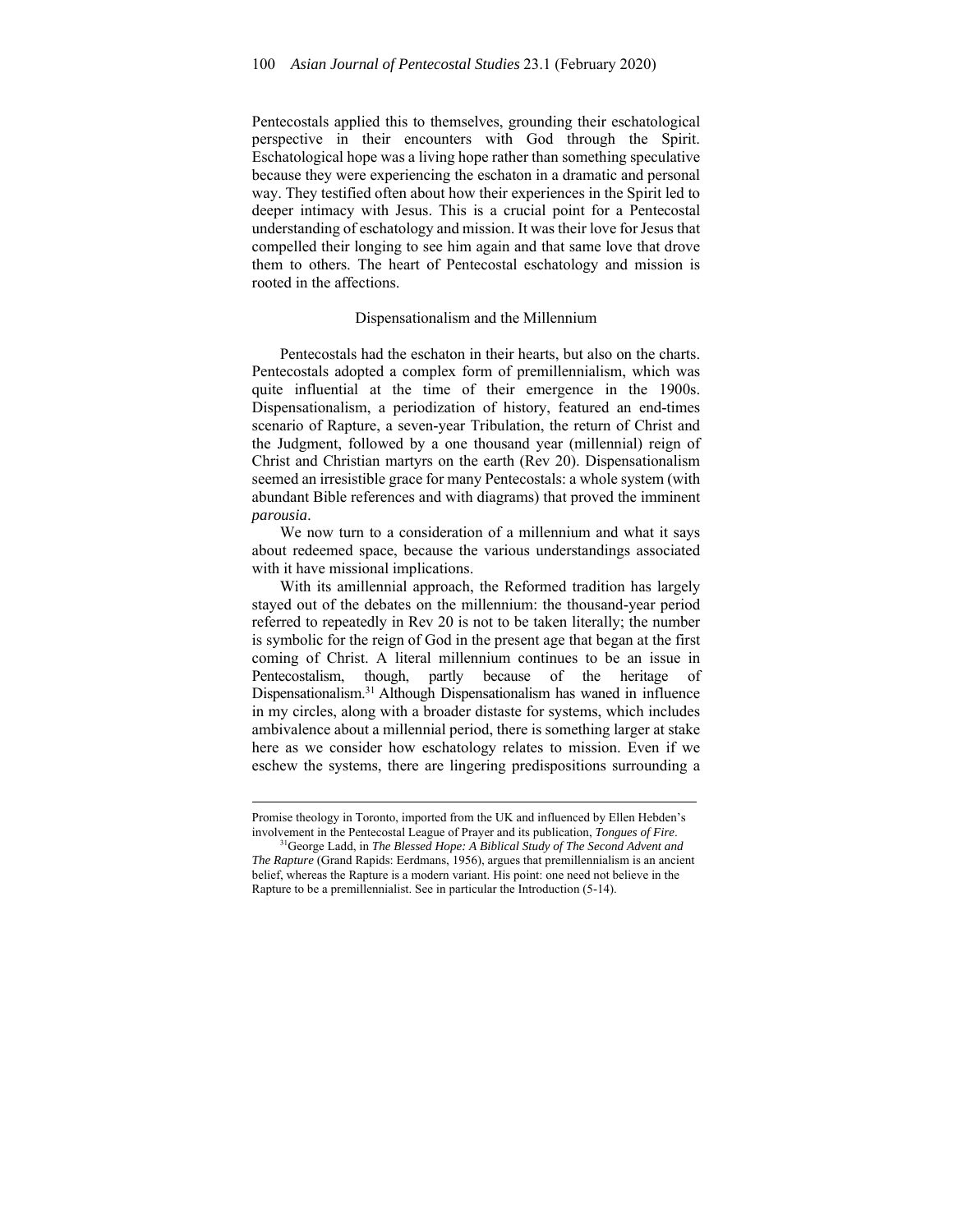millennium that deserve consideration. While amillennialism is making some inroads into Pentecostal circles, especially among our academics and younger pastors, there are two primary categories that remain relevant in the broader Pentecostal-Charismatic world: premillennialism and postmillennialism.

The premillennial view, the standard one in historic Pentecostalism, insists that before the golden age Jesus must return. Thus, the disposition behind this view is that of a pessimistic optimist: pessimism about this world combined with optimism that Jesus is coming––the signs of the world's demise show that deliverance is at hand. I think on this matter Pentecostals have the mind of Paul. His definition of hope, particularly when he mentions hope along with faith and love (e.g., Eph 1:15-18; Col 1:4-5), is hope for the next world rather than the present.

Postmillennialism is a view that the millennium occurs during the Church Age, and Jesus will return after a golden age of righteousness and peace has been ushered in. Donald Dayton argues that a "latter-day glory" of the Church was expected in both Puritanism and Pietism.32 To the trajectory of advocates for postmillennialism, through the Great Awakening and into the nineteenth century, we may add some segments of the current Charismatic Movement, where the global success of Church renewal seems to portend a bright future for the Church and the globe.33 Such optimism is attractive: 1) it adds value to human effort and importance to the work of the Church, and 2) it resonates with the cultural narrative that socially engineered evolutionary progress is in our grasp.

Premillennialism, with its belief in a sudden and complete transformation at Jesus' return, reflects the view that the mission of God is ultimately better defined as revival (i.e., as re-creation, life from death, the saved from the lost), than as renewal (i.e., as refurbishing, as a process where the marred is repaired until it takes on the original form). In concert with apocalyptic thinking about the disconnect between this world and the glorious one to come, premillennialism longs for this world to be replaced. Pentecostals take quite literally the "new" in Rev 21:1, *"Then I saw a new heaven and a new earth, for the first heaven and the first earth had passed away."* 

Postmillennialism seems a reworking of prophetic eschatology inasmuch as it anticipates space will be redeemed within historical time. The earth is renewed because Jesus is reigning and the Church is being obedient. Change occurs in society as a renewing process, much like it

<sup>32</sup>Donald Dayton, *Theological Roots of Pentecostalism* (Grand Rapids: Baker Academic, 1987), 147-8.<br><sup>33</sup>Keith Warrington, *Pentecostal Theology* (London and New York: T & T Clark,

<sup>2008), 310.</sup>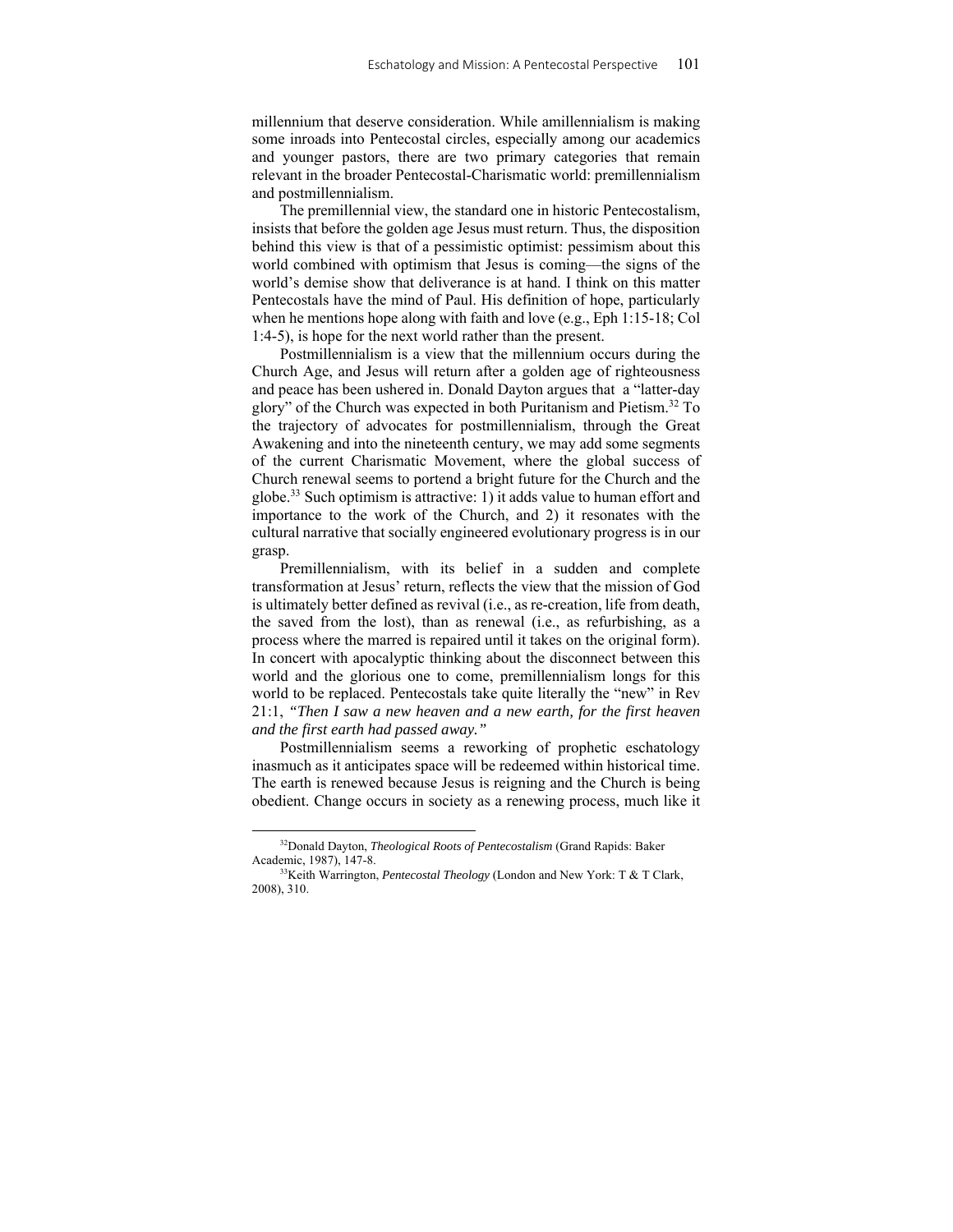does for the individual in Wesleyan perfectionism. Although Dayton argues that Wesley is difficult to pin down as to his preferred view of the millennium, his combination of Arminianism and perfectionism trended toward a vision of the future that was not just personal but also social in scope.<sup>34</sup> As we cooperate with the Spirit, change is going to come, here and now.

In short, while the millennium may no longer generate the interest it once did in some Pentecostal circles, the dispositions associated with the prefixes of "pre" and "post" remain critical to a discussion about the mission of God. To revisit Newbigin's warning that it matters how we define God's work, and his concern that we might misconstrue the championing of the *missio Dei* as making the Church negligible, I have the opposite concern about the postmillennial disposition––that it sidelines the work of our Lord. We believe, of course, that the Lord works through his Church, but that does not negate the danger that the medium itself might be taken too seriously, with the result that we sanction the work of our hands and declare them to be the Kingdom of God. I do believe in depravity when it comes to the Church's actions in this world. 35 There are "slave castles" within a few hours' drive of us on the coast of Ghana built by Christians.

## **What of Today?**

#### Previewing the Kingdom

To pick up the issue raised earlier, does an extended involvement by Pentecostals in the affairs of this world compromise or negate the nature of their otherworldly hope? Time and space do not permit an extended discussion, so my comments are merely suggestive for further research by Pentecostal scholars. The core of the issue, I believe, is whether time will continue to play a determining role in our missional praxis. That is, will decisions be made about how to redeem space after the nature of apocalyptic time has been factored in?

The biblical terminology of "sign" seems a propitious starting point when considering social engagement because the term functions to signify something other than itself. If we plan our work in this world, whether in church or outside of it, as a sign of the future, we may avoid building for building's sake. Since it is God who will build his kingdom, the works of our hands preview the coming Kingdom rather than construct it. Our objective for constructive work, then, is to erect signs of the coming Kingdom, even if those structures are only temporary.

<sup>&</sup>lt;sup>34</sup>Dayton, *Theological Roots*, 152-3.<br><sup>35</sup>See any Church history textbook.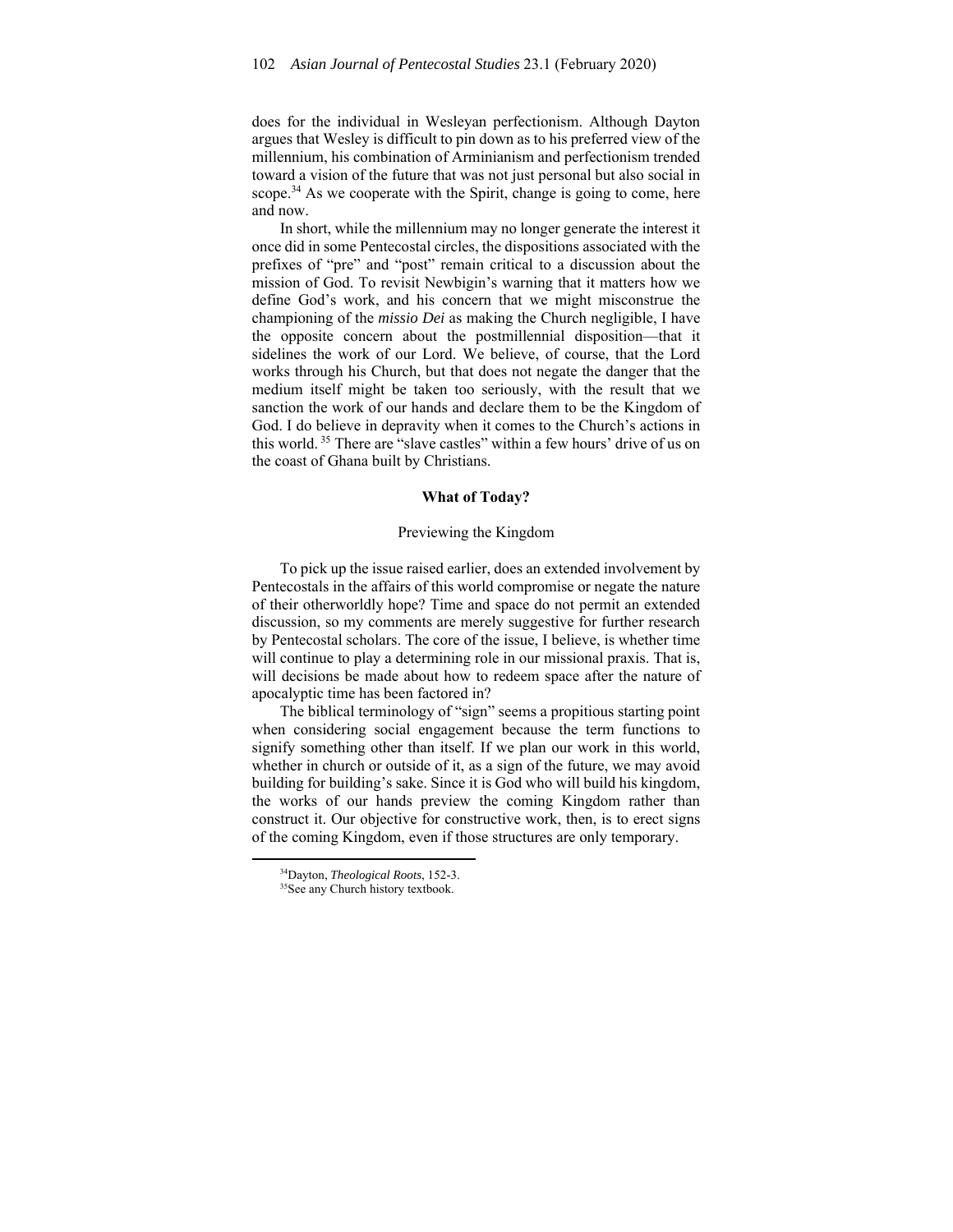This terminology is amenable to Pentecostals because we believe in the power of signs and wonders to show the world its future––as our Lord taught us. Lazarus died twice. The woman healed of an issue of blood eventually succumbed to some other condition. Nevertheless, though the effects of Jesus' acts in reviving one and healing the other were not permanent, they were previews of a coming Kingdom without death, or mourning, or crying, or pain.

Pertinent to this discussion is Keith Warrington's observation in his survey of current Pentecostal scholarship that Pentecostals have latched onto Kingdom of God language in their attempt to adjust to the delay in the return of Jesus.36 As I have argued, there is a Pauline precedent for change in vocabulary as eschatological perceptions shift, and the Kingdom of God supplies a rich theological category for a Pentecostal reexamination of the nature of Jesus' mission in order to reframe its own. To begin with, Kingdom of God theology affirms a preferential option for the poor (Luke 4:17-19). A reemphasis on this aspect of the Kingdom is of greater necessity for richer communities than for regions where care for the poor is only business as usual. For a Pentecostal, though, social concerns will never trump concern for the spiritual condition of the individual. We believe that the most important eschatological events are yet to come. The next life is the one to mind, with a judgment, a resurrection, a heaven and a hell.

Therein, however, lies a dilemma: the temptation to depredate this world in the process, especially when this is exacerbated by a Rapture theology that emphasizes escape from this world before the worst sets in. It should be said, however, that such an attitude about the environment is not a necessary corollary of the belief that perfection lies in another world. Premillennial eschatology is not the root of the problem, nor is a different type of eschatology, which views this planet as our eternal home, its necessary solution. Rather, concern about how we treat the earth and all God's creatures on it is mandatory because of the creation narrative, which includes the divine command to reflect God's image by ruling, not destroying, the earth (Gen 1:26-8). Scripture is clear that God will restore all things (Rom 8:19-21), and until then premillennialists should glorify God by minding the carbon footprints of their missional roaming around his creation.

#### Forward Leaning and Upward Focused

There is a lot at stake for us Pentecostals in the attempt to expand our sense of earthly space while maintaining the priority of time. We

<sup>36</sup>Warrington, *Pentecostal Theology*, 312-13.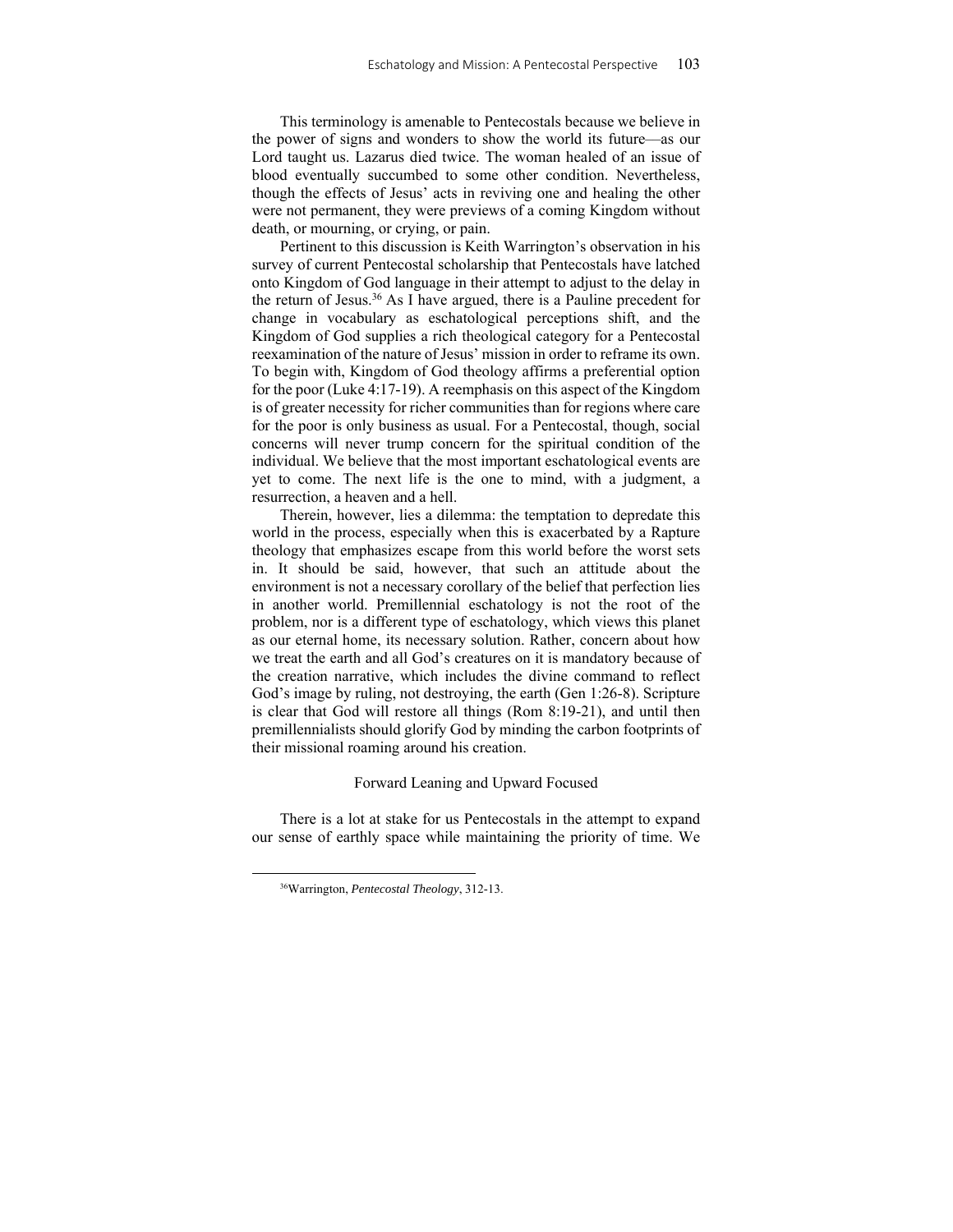were raised up as a forward leaning movement, pressing toward the end with the brevity of time a constant motivation. For us, the main events of eschatology are still to be fulfilled. While we have a healthy dose of Protestant/Reformed thinking about "the already" of the cross and resurrection, we have not lost our sense of the importance of Judgment Day, which is the Day of salvation. A Pauline text in this regard is Rom 5:9-11, which declares we are justified now and reconciled now, but saved from wrath on that day.

Thus we identify with Paul who depicts himself as a runner who is in constant training so as not to be disqualified from winning the prize (1Cor 9:24-27). We are forward leaning in how we think about salvation. We are also upward focused because our cosmological sensibilities tell us that there is a world parallel to ours, invisible but felt, where angels and demons pervade, and above them, Jesus our Lord seated at the right hand of God. It is Jesus' return for which we long, and our hearts drive us forward to include others in the company of the redeemed.

## A Robust Eschatology

Traditionally, a robust eschatology for Pentecostals is one that is both proclaimed and lived. This tradition may be in jeopardy due to the current lack of preaching about Christ's return. One of the repercussions of Dispensationalism's fall from grace in some quarters of Pentecostalism 37 is a general de-emphasis on eschatology. Pastors trained in preaching the return of Jesus as part of an elaborate system may be at a loss to do so without it. Or, they may be suffering from eschatological fatigue and want to avoid the subject altogether.

To that end, the PAOC is refreshing its statement of faith ("Statement of Fundamental and Essential Truths") to emphasize the main events of eschatology without favoring any system. The project is meant to revive preaching about the great hope of Christ's return by untethering it from systems that are subject to theological and cultural climate change. Such preaching is vital for Pentecostal health. For instance, it continues to anchor the last-days' conviction that Spirit Baptism is intended for witness instead of personal benefit. Pentecostalism didn't circle the globe because the first participants only

<sup>37</sup>Warrington, *Pentecostal Theology*, 310-313. Warrington gives several reasons why Dispensationalism, and in particular, the Rapture of the Church and a 7-year Tribulation preceding the return of Christ to earth, has fallen out of favour with a growing number of Pentecostals (e.g., the delay in Christ's return after years of intense expectation; the upward mobility of some Pentecostals, which decreases the desire for another world [313]). What he does not do, unfortunately, is distinguish between Premillennialism and Dispensationalism as a variant of it. One can hold to the former without adhering to the latter.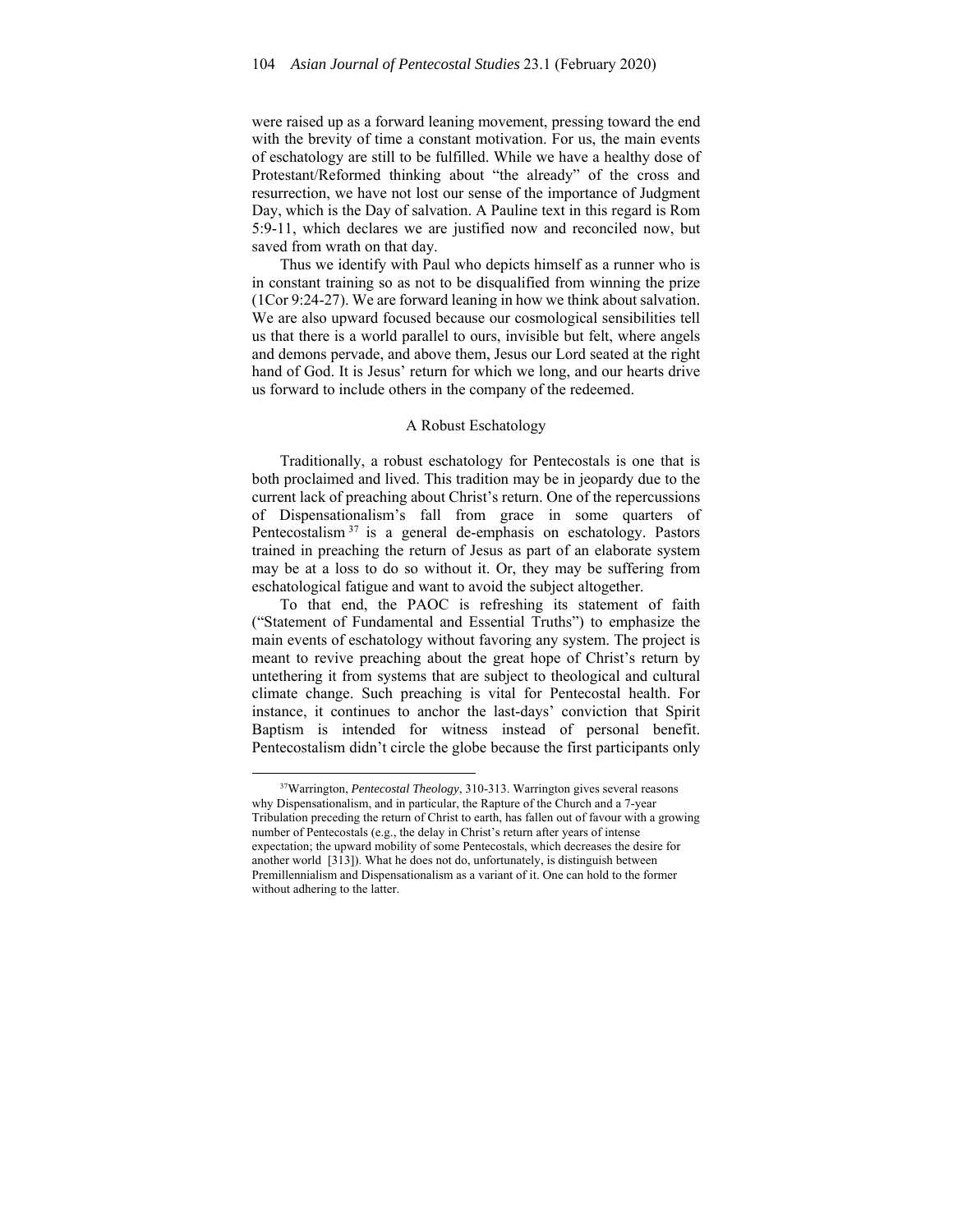spoke in tongues. Preaching the biblical text systematically, rather than preaching a system, will afford many opportunities to engage eschatology, because references to the *parousia* as well as other eschatological events permeate the NT.

There is another factor here, and I am wondering if the problem is really a distaste for the apocalyptic worldview itself, which is out of sync with the world-embracing theological currents circling the globe. In the field of biblical studies, the lines are still drawn between those who accept an apocalyptic Jesus and those who find the idea an embarrassment, attributing its origin to the imagination of the early church.38 There may be a similar sentiment among some Pentecostals. While accepting the NT depiction of Jesus and his eschatological teaching, they are embarrassed for having trumpeted his imminent return, and now find themselves left behind in the pursuit of the more spatial elements of Kingdom work.

## **Conclusion**

To conclude, we discussed earlier that a diachronic analysis of Pauline eschatology suggests that with the continued delay of the return of Christ, Pauline terminology became more realized, that is, it trended toward the "already" rather than the "not yet." If this is indicative of a trajectory within the NT as a whole, one might suppose that Revelation, a Christian apocalypse with multiple visions depicting an unrealized otherworldly future, might have been written quite early––around the same time as, say, 1 Thessalonians.

Instead, the dating of Revelation is surely towards the end of the first century (80s or 90s), when the Church was facing another chapter in a tragedy of dislocation with no earthly hope in sight. From all appearances, the Roman empire was still firmly entrenched, and its claim to absolute power emboldened by blasphemous declarations. Emperor Domitian welcomed the people's acclamation of him as "our Lord and God."<sup>39</sup> The Romans saw the Christians not just as subjects, but as strange people; the Christians saw themselves as foreigners in a strange land. Most importantly, though, in Revelation they saw Jesus above space and beyond time.

From a chronological and canonical standpoint, Revelation's function as the final book is strategic for the orientation of the Church's

<sup>38</sup>A. Hultgren, "Eschatology in the New Testament: The Current Debate," in *The Last Things: Biblical and Theological Perspectives on Eschatology*, eds. C. Braaten and R. Jenson (Grand Rapids: Eerdmans: 2002). 39Paul Achtemeier, Joel Green, and Marianne Thompson, *Introducing the New* 

*Testament: Its Literature and Theology* (Grand Rapids: Eerdmans, 2001), 572-3.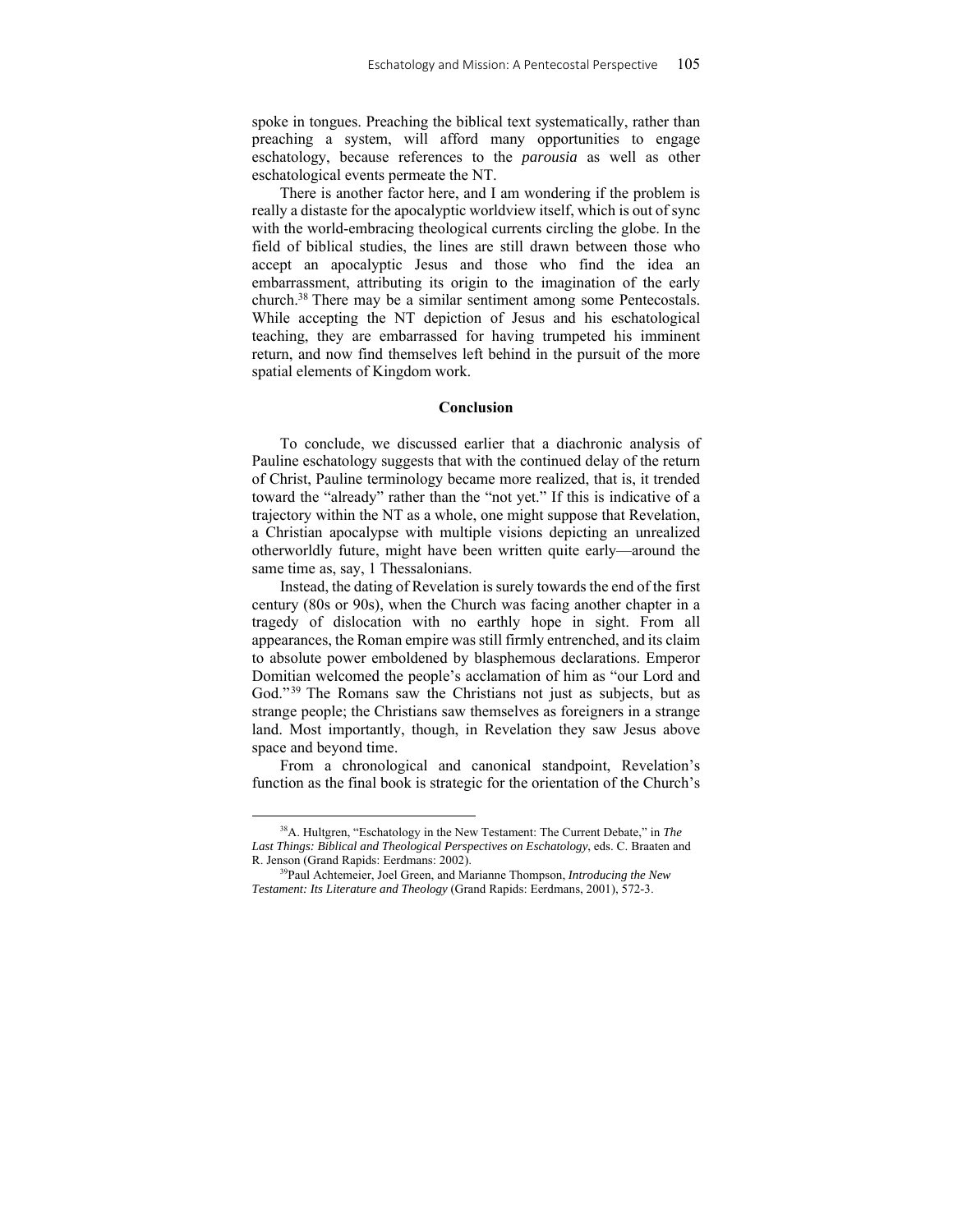mission. As we engage in preparation for Christ's return, the Lord comes to us in a series of world-altering visions, with the Lamb that was slain, the one who overcame evil, in the foreground. May we overcome, then, until he comes, which will be sooner rather than later. In the stunning closing chapter of Revelation, Jesus speaks three times and each time repeats: "I am coming soon" (22:7, 12, 20). If that reminder was needed at the end of the first century, then may our response two millennia later be: "Come quickly Lord, when our longing will be replaced by reunion, and your will be done on earth as it is in heaven. And, may you find us fully engaged in the mission that befits your soon coming."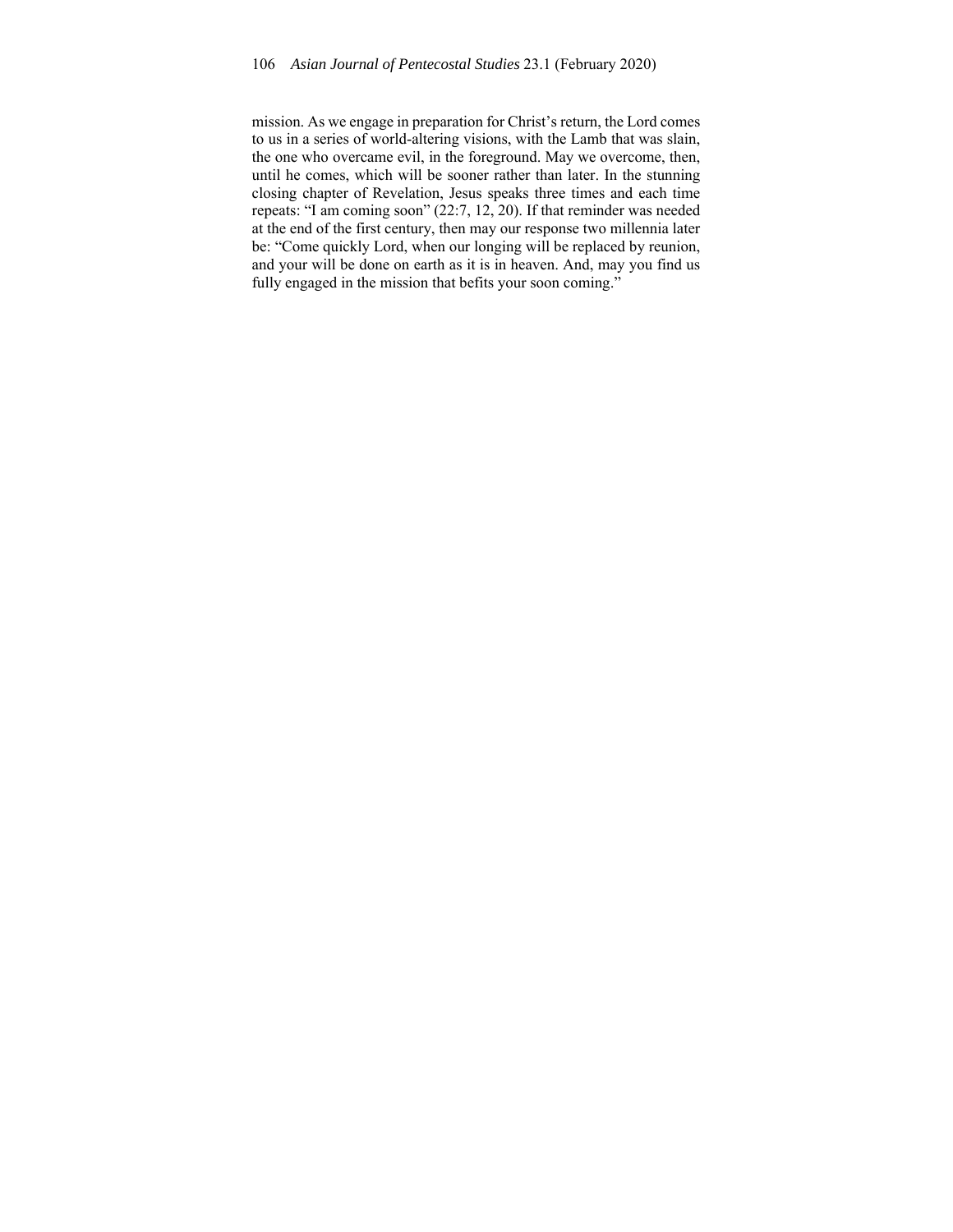## **Bibliography**

Achtemeier, Paul, Joel Green, and Marianne Thompson. *Introducing the New Testament: Its Literature and Theology.* Grand Rapids: Eerdmans, 2001.

*Apostolic Faith*. Vol. 1, No. 1 (September 1906).

Argue, A.H. *The Apostolic Messenger.* Vol. 1, No. 1 (February and March 1908).

Bays, Daniel. "The Protestant Missionary Establishment and the Pentecostal Movement." In *Pentecostal Currents in American Protestantism*, edited by E. Blumhofer, R. Spittler and G. Wacker, 50-67. Urbana and Chicago: University of Illinois Press, 1999.

Collins, Adela Y. "Apocalypticism and Christian Origins." In *The Oxford Handbook of Apocalyptic Literature*, edited by John Collins. New York: Oxford University Press, 2014.

Collins, John. *Apocalypse: The Morphology of a Genre*, Semeia 14 (SBL, 1979). Quoted in "What is Apocalyptic Literature?" In *The Oxford Handbook of Apocalyptic Literature*, edited by J. Collins. New York: Oxford University Press, 2014.

\_\_\_\_\_\_\_\_. *The Apocalyptic Imagination: An Introduction to Jewish Apocalyptic Literature*. 3rd ed. Grand Rapids: Eerdmans, 2016. Conzelmann, Hans. *The Theology of St. Luke*. New York: Harper,

1961. Dayton, Donald. *Theological Roots of Pentecostalism.* Grand Rapids: Baker Academic, 1987.

Hanson, Paul. *The Dawn of Apocalyptic*. Philadelphia: Fortress, 1975.

Hebden, Ellen and James. *The Promise*. No. 1 (May 1907).

Hodges, Melvin. *The Indigenous Church.* Springfield, MO: Gospel Publishing House, 1953.

Hoekema, Anthony. "Amillennialism." In *The Meaning of the Millennium*, *Four Views,* edited by Robert Clouse, 155-87. Downers Grove, IL: InterVarsity Press, 1977.

Hultgren, Arland. "Eschatology in the New Testament: The Current Debate." In *The Last Things: Biblical and Theological Perspectives on Eschatology*, edited by Carl Braaten and Robert Jenson, 67-89. Grand Rapids: Eerdmans: 2002.

Jacobsen, Douglas. *Thinking in the Spirit: Theologies of the Early Pentecostal Movement*. Bloomington, IN: Indiana University Press, 2003.

Kaiser, Walter. *Toward an Old Testament Theology.* Grand Rapids: Zondervan, 1978.